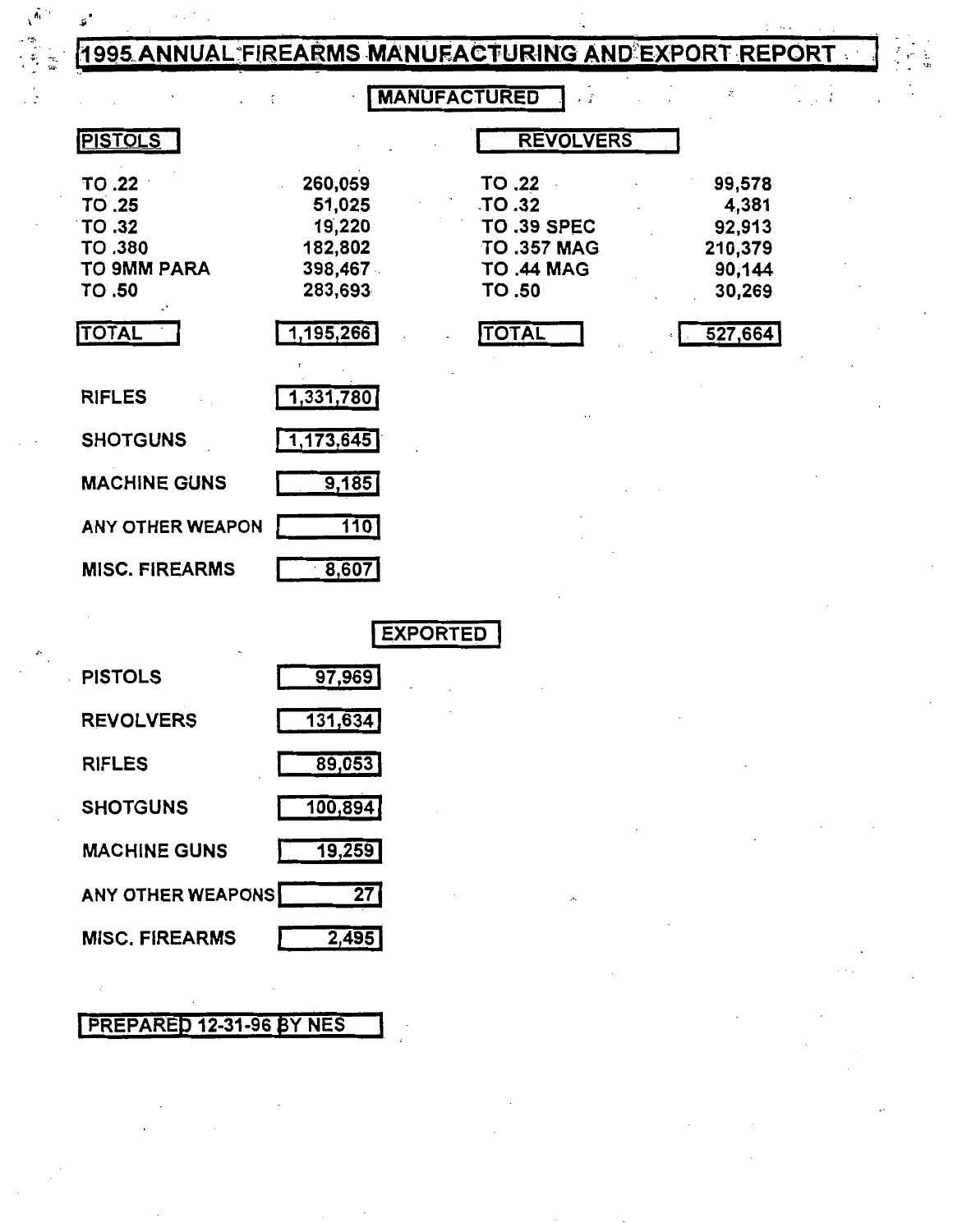**Executive PISTOLS MANUFACTURED IN 1995** 

 $\ddot{\phantom{0}}$ 

 $\sim$  7

 $\overline{\phantom{a}}$ 

| <b>RDS</b><br>KEY | - LIC<br>NAME                                                   | <b>STREET</b>                          | <b>CITY</b>        | ST        | PSTL<br>22 | <b>PSTL</b><br>25 | PSTL<br>32 | <b>PSTL</b><br>380 | <b>PSTL</b><br>944 | PSTL<br>50 | PSTL<br>TOTL |
|-------------------|-----------------------------------------------------------------|----------------------------------------|--------------------|-----------|------------|-------------------|------------|--------------------|--------------------|------------|--------------|
|                   | 16363645 EMCO, INC                                              | 201 IND PARKWAY                        | <b>GAD SDEN</b>    | <b>AL</b> | 453        | 7                 | 0          | 17848              | 0                  | 0          | 18308        |
|                   | 57134716 WILSON'S GUN SHOP INC                                  | RT 3 CO RD 4                           | <b>BERRYVILLE</b>  | AR        | 0          | 0                 | - 0        | 0                  | 19                 | 203        | 222          |
|                   | 98636604 CRITTENDEN, CHARLES R, III 2918 E GINTER               |                                        | <b>TUCSON</b>      | AZ.       | 0          | 0                 | $\cdot$ 1  | 0                  | 0                  | 0          | 1            |
|                   | 98613201 G MCMILLAN & CO INC                                    | 3840 N 28TH AVE PHOENIX                |                    | A2        | 0          | 0                 | 0          | ٥                  | 0                  | 7          | 7            |
|                   | 98636445 POWELL KNIFE PISTOL INC                                | 14390 N BOWMAN<br><b>RD</b>            | <b>TUCSON</b>      | AZ.       | 0          | 0                 | 0          | 36                 | 0                  | 0          | 36           |
|                   | 98633332 R & R SPORTING ARMS INC                                | <b>15481 N TWIN</b><br><b>LAKES DR</b> | <b>TUCSON</b>      | <b>AZ</b> | 15         | 0                 | ່ 13       | 20                 | 0                  | 0          | 48           |
|                   | 98636542 ROBAR COMPANIES INC                                    | 21438 N 7TH AVE PHOENIX<br>SUITE B     |                    | <b>AZ</b> | 0          | 0                 | 0          | o                  | o                  | 1.         | 1            |
|                   | 99527593 ARCADIA MACHINE &<br>TOOL,                             | 6226 SANTOS DIA IRWINDALE<br>ST        |                    | CA        | 2114       | 0                 | 1462       | 3645               | 4015               | 12177      | 23413        |
|                   | 93334014 BRYCO ARMS                                             | 380 CLINTON ST                         | <b>COSTA MESA</b>  | CA        | 13838      | 109               | 6389       | 22852              | 13539              | 0          | 56727        |
|                   | 97734534 CALICO LIGHT WEAPON<br><b>SYSTE</b>                    | 405 E 19TH ST                          | <b>BAKERSFIELD</b> | CA        | 56         | O                 | 0          | 0                  | 4                  | 0          | 60           |
|                   | 93322226 DAVIS INDUSTRIES                                       | 15150 SIERRA<br><b>BONITA LN</b>       | <b>CHINO</b>       | CA        | 11283      | 281               | 3959       | 26866              | 2782               | 0          | 45171        |
|                   | 93335296 ELECTRONIC MEDICAL<br><b>RESEA</b>                     | 1785 POMONA AVE CORONA<br>#C           |                    | CA        | 0          | ٥                 | 0          | 0                  | 358                | 0          | 358          |
|                   | 93389203 GILLIAM, WILLIAM & LARRY 4510 CARTER CT CHINO<br>& NAN |                                        |                    | CA        | 0          | 0                 | 18         | 1253               | 0                  | 22         | 1293         |
|                   | 93376484 LORCIN ENGINEERING CO INC 3830 WACKER DR               |                                        | MIRA LOHA          | CA        | 5020       | 12032             | 2795       | 47362              | 16254              | 0          | 83463        |
|                   | 93336988 PHOENIX ARMS                                           | 1420 ARCHIBALD<br><b>AVE</b>           | <b>ONTARIO</b>     | CA        | 32719      | 15662             | 0          | $\mathbf 0$ .      | 0                  | 0          | 48381        |
|                   | 58436883 BLOUNT, INC<br><b>ALSO</b>                             | 545 31 ROAD                            | GRAND JUNCTI CO    |           | 3000       | 0                 | 0          | 0                  | 0                  | 0          | 3000         |
|                   | 58436339 RND MANUFACTURING INC                                  | 14311 MEAD ST                          | <b>LONGMONT</b>    | co        | 0          | 0                 | 0          | 0                  | 0                  | 6          |              |
|                   | 58434662 ROCKY MOUNTAIN ARMS, JNC                               | 600 S SUNSET ST LONGMONT<br>UNIT C     |                    | CO        | 30         | ٥                 | 0<br>÷.    | 0                  | 0                  | 0          | 30           |
|                   | 60633345 COLT'S MANUFACTURING<br>CO.I                           | 545 NEWPARK AVE WEST HARTFOR CT        |                    |           | 26887      | 0                 | 0          | 28976              | 0                  | 62599      | 11846        |

 $\frac{1}{\sqrt{2}}$ 

 $\begin{array}{c} \frac{1}{2} & \frac{1}{2} \\ \frac{1}{2} & \frac{1}{2} \\ \frac{1}{2} & \frac{1}{2} \end{array}$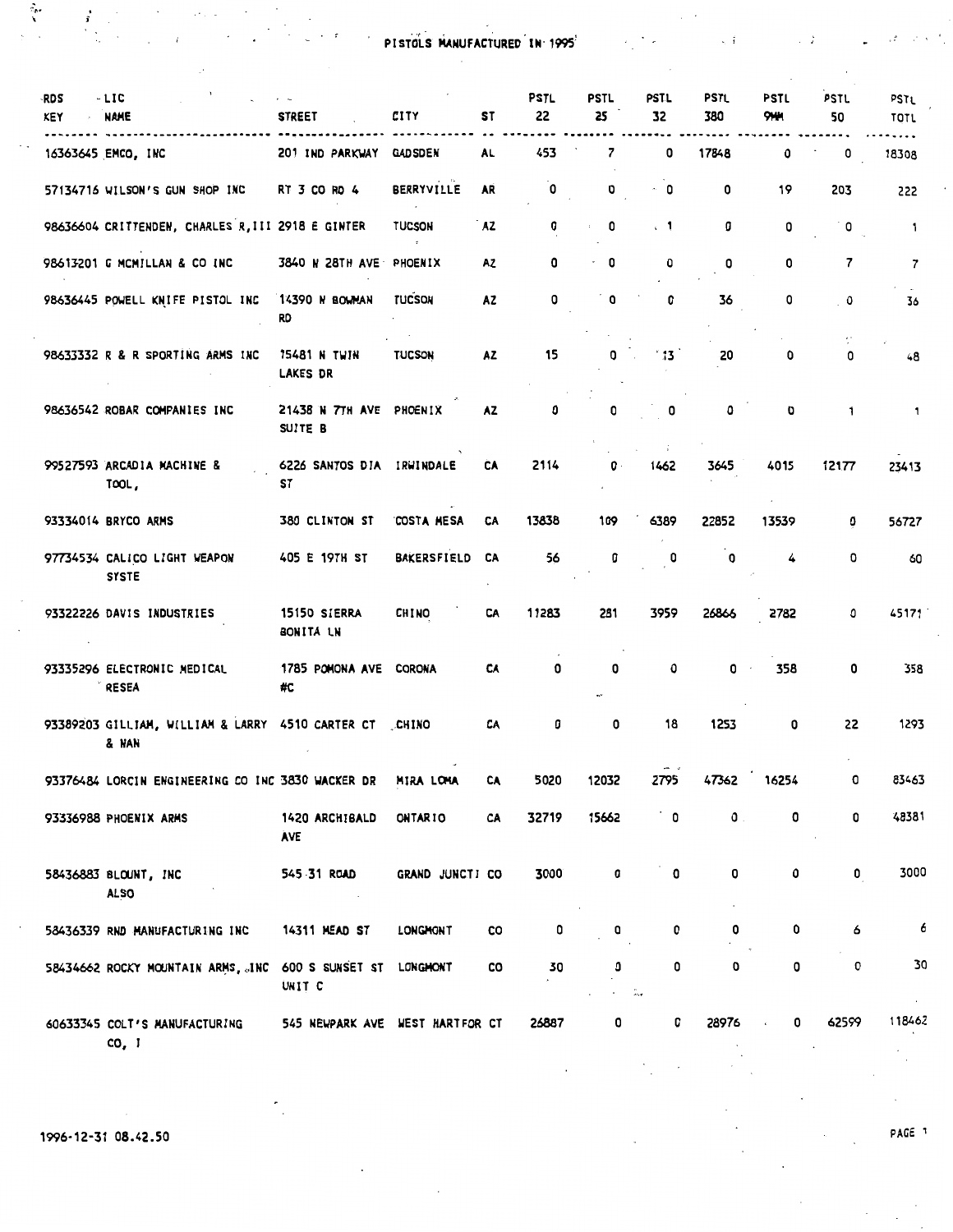$\mathcal{A}_{\mathcal{M}}=\mathcal{A}_{\mathcal{M}}\mathcal{M}^{\mathcal{M}}$  . The contract  $\mathcal{A}_{\mathcal{M}}$ 

**Second and the second contract of the Second Second Second Second Second Second Second Second Second Second Second Second Second Second Second Second Second Second Second Second Second Second Second Second Second Second S** 

 $\sim$ 

 $\sim$ 

 $\sim 10^{-1}$ 

| <b>RDS</b><br><b>KEY</b> | $-$ LIC<br><b>NAME</b>                   | <b>STREET</b>                                     | <b>CITY</b>        | ST              | <b>PSTL</b><br>22 | PSTL<br>25               | PSTL<br>32     | PSTL<br>380  | PSTL<br>9111 | PSTL<br>50 | <b>PSTL</b><br><b>TOTL</b> |
|--------------------------|------------------------------------------|---------------------------------------------------|--------------------|-----------------|-------------------|--------------------------|----------------|--------------|--------------|------------|----------------------------|
|                          | 60604862 SEECAMP, L W CO INC             | 301 BREWSTER RD<br>INDUSTRIAL BLDG                | <b>MILFORD</b>     | CT              | $\cdot$ O         | 0                        | 1683           | 0            | . $\bm{0}$   | 0          | 1683                       |
|                          | 60600763 STURM, RUGER &<br><b>COMPA</b>  | LACEY PL                                          | <b>SOUTHPORT</b>   | CT              | 53504             | 0                        | 0              | 0            | 101591       | 42394      | 197489                     |
|                          | 60606809 WILDEY INC                      | 458 DANBURY RD                                    | NEW MILFORD        | CT              | 0                 | $\overline{\phantom{a}}$ | 0              | ٥            | 0            | 170        | 170                        |
|                          | 15910116 FILECCI, JOSEPH E               | 2750 NE 183RD ST N MIAMI BEAC FL<br>#2810         | - 15               |                 | ٥                 | 64                       | O              | 0            | $\bullet$ .  | ٥          | 64                         |
|                          | 15945999 GLADES GUNWORKS INC             | 4360 CORPORATE<br><b>SQUARE</b>                   | <b>NAPLES</b>      | FL.             | 0                 | ٥                        | 0              | . 0          | 1            | 16         | 17                         |
|                          | 15941170 HERITAGE MFG INC                | 4600 NW 135TH ST OPA-LOCKA                        |                    | FL              | $\mathbf{0}$      | 125                      | 0.<br>$\sim$   | ٥            | 0            | 0          | 125                        |
| 15940806 KEL TEC         | CNC I                                    | 1485 COX RD                                       | <b>COCOA</b>       | FL              | 0                 | 0                        | 0              | o            | 4604         | 0          | 4604                       |
| 15965437 NAVEGAR         |                                          | 12405 SW 130TH<br>ST                              | MIAMI              | FL              | 3296              | 49                       | 0.             | $\mathbf{0}$ | 9584         | 1301       | 14230                      |
|                          | 15923596 TAURUS INTERNATIONAL<br>MFG,    | 16175 NW 49TH<br><b>AVE</b>                       | MIAMI              | FL.             | 6343              | 870                      | 0`             | O            | 0            | 0          | 7213                       |
|                          | 15838630 COMPONENT METAL<br><b>PRODU</b> | 6049 N HENRY<br>BLVD STE C                        | <b>STOCKBRIDGE</b> | GA              | 0                 | 0                        | ٥              | 0            | 0            | 1.         | 1                          |
|                          | 98233702 ANTARES TECHNOLOGIES INC        | RT 1, 15005 N<br>MCFARLAND CREEK<br><b>RD</b>     | BOISE              | 10              | 1                 | 0                        | $\mathbf{0}$ . | 0            | 0            | o          |                            |
|                          | 98234533 BROWN, RICHARD OLIN             | 300 E 40TH ST #1 GARDEN CITY<br>BLDG <sub>B</sub> |                    | - 10<br>$\cdot$ | 100               | 0                        | 0              | 0            | 0            | 0          | 100                        |
|                          | 98234592 GEMINI TECHNOLOGIES INC         | 15005B N<br>MCFARLAND CREEK                       | <b>BOISE</b>       | $ID$ .          | 3                 | 0                        | 0              | 0            | 0            | 0          | 3.                         |
|                          | 33635626 KREBS GUNSMITHING INC           | 940 FOREST EDGE VERNON HILLS IL<br>DR             |                    |                 | 0                 | 0                        | 0              | $\mathbf{0}$ | 0            | z          | 2                          |
|                          | 33635343 LES BAER CUSTOM INC             | 29601 34TH AVE N HILLSDALE                        |                    | ΙL<br>٠.        | 0                 | 0                        | 0              | 0            | 61           | 1541       | 1602                       |
|                          | 33635798 SPRINGFIELD INC                 | 420 W MAIN ST                                     | <b>GENESEO</b>     | 11              | 0                 | 0                        | 0              | 80           | 336          | 15710      | 16126                      |
|                          | 54833096 WICHITA ARMS INC                | 923 E GILBERT                                     | WICHITA*           | KS              | 0                 | 0                        | 0              | $\bullet$    | 0            | 1          | $\overline{\mathbf{1}}$    |
|                          | 57233690 CLARK CUSTOM GUNS INC           | 336 SHOOTOUT<br>LANE                              | PRINCETON          | LA              | 11                | 0<br>the company         | 0              | 0            | 0            | 44         | 55                         |
|                          | 60411423 COMPETITOR CORP, INC            | 293 TOWNSEND RD WEST GROTON MA                    |                    |                 | 5                 | 26                       | 11             | O            | 0            | 27         | 69                         |

 $\sim 10^{-10}$ 

 $\sim$ 

 $\sim$  $\overline{\phantom{a}}$ 

 $\hat{\mathbf{z}}^{(i)}$  ,  $\hat{\mathbf{z}}^{(i)}$  ,

 $\lambda = \mu_{\rm eff}^{-1/3}$ 

1996-12-31 08.42.50

 $\begin{array}{l} \mathfrak{F}_{\mathbb{C}}^{\mathbb{C}} \longrightarrow \mathfrak{F}_{\mathbb{C}}^{\mathbb{C}} \\ \mathfrak{F}_{\mathbb{C}}^{\mathbb{C}} \longrightarrow \mathfrak{F}_{\mathbb{C}}^{\mathbb{C}} \longrightarrow \mathfrak{F}_{\mathbb{C}}^{\mathbb{C}} \longrightarrow \mathfrak{F}_{\mathbb{C}}^{\mathbb{C}} \longrightarrow \mathfrak{F}_{\mathbb{C}}^{\mathbb{C}} \end{array}$ 

 $\frac{1}{\sqrt{2}}$ 

PAGE 2

 $\ddot{\phantom{a}}$ 

 $\sim 10^{-10}$  $\sim 25$ 

 $\bar{\mathcal{A}}$ 

 $\cdot$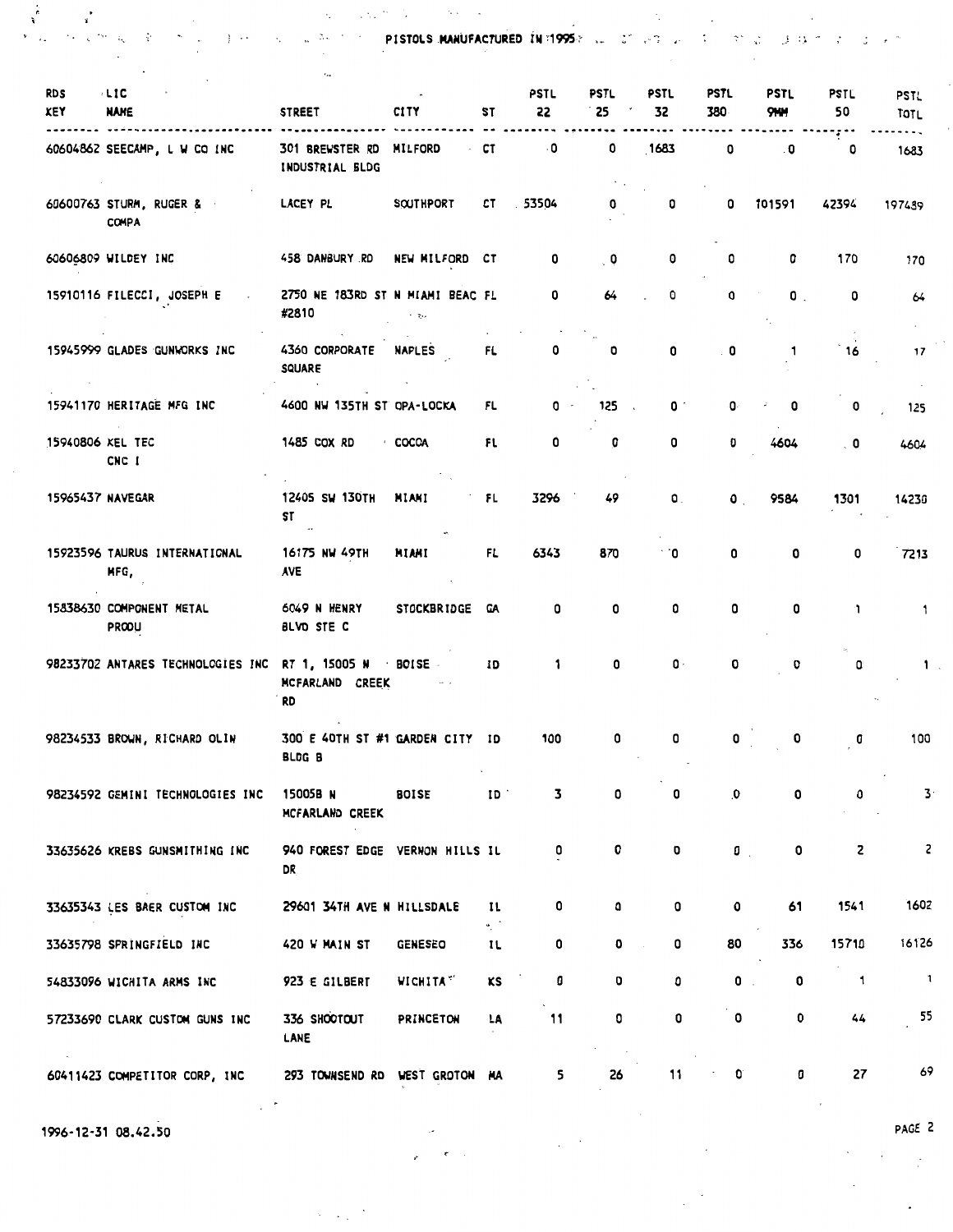$\ddot{\phantom{a}}$ 

 $\sim$ 

 $\mathcal{A}^{(1)}$  Ma

 $\begin{array}{ccccc} \mathfrak{e} & & & \mathfrak{e} & \mathbb{P}^1 \\ \mathfrak{P} & & & \mathfrak{f} & \mathbb{P}^1 \end{array}$ 

 $\mathcal{O}(\sqrt{2})$  ,  $\mathcal{O}(\sqrt{2})$ 

 $\mathcal{F}^{\mathcal{G}}_{\mathcal{G}}(x)$  ,  $\mathcal{F}^{\mathcal{G}}_{\mathcal{G}}(x)$ 

 $\ddot{\phantom{a}}$  .

 $\sim$   $25$  $\mathbf{v}^k_t$ 

PISTOLS MANUFACTURED IN 1995 , ... ...

 $\lambda$  $\mathcal{A}$ 

. ..

 $\chi$ 

| ∶RD S<br>KEY | <b>LIC</b><br><b>NAME</b>                                    | <b>STREET</b>                          | <b>CITY</b>        | ST        | PSTL<br>22     | PSTL<br>25   | <b>PSTL.</b><br>32               | <b>PSTL</b><br>380 | . PSTL<br><b>9KM</b> | <b>PSTL</b><br>50   | PSTL<br><b>TOTL</b> |
|--------------|--------------------------------------------------------------|----------------------------------------|--------------------|-----------|----------------|--------------|----------------------------------|--------------------|----------------------|---------------------|---------------------|
|              | 60435456 SAEILO, INC                                         | 184 PRESCOTT ST                        | <b>WORCESTER</b>   | MA        | $\mathbf{0}$ . | 0            | 0                                | 0                  | 3773                 | o                   | 3773                |
|              | 60410395 SMITH & WESSON CORP                                 | 2100 ROOSEVELT<br><b>AVE</b>           | <b>SPRINGFIELD</b> | MA        | $\mathbf{0}$   | ٥            | o<br>$\mathcal{C}_{\mathcal{A}}$ | 29604              | 134393               | 55773<br>$\epsilon$ | 219770              |
|              | 85207699 BERETTA U S A CORPORATION 17601 BERETTA DR ACCOKEEK |                                        |                    | MD        | 23976          | 21761        | ٥                                | 0                  | 80735                | 32386               | 158858              |
|              | 60106460 SMITH & WESSON CORP                                 | HOULTON INT'L<br><b>AIRPORT</b>        | <b>HOULTON</b>     | ME        | 22136          | 0            | 0                                | o                  | 0                    | 0.                  | 22136               |
|              | 43842359 THOMAS, WILLIAM CONRAD                              | -2100 VERNER RD COLUMBUS               |                    | MI        | 0.             | 0            | 0                                | 1                  | 0                    | $\sim$ 2            | 3                   |
|              | 34134781 MAGNUM RESEARCH, INC.                               | 7110 UNIVERSITY MINNEAPOLIS<br>AVE NE  |                    | MN        | 555            | 0            | 0                                | O                  | 0                    | 414                 | 969                 |
|              | 54330887 AMERICAN ARMS INC                                   | 715 ARMOUR RD                          | NORTH KANSAS MO    |           | 1474           | - 5          | 0                                | 558                | 0                    | 0                   | 2037                |
|              | 54339122 ED BROWN PRODUCTS, INC.                             | RT 2                                   | PERRY              | MО        | 0              | 0            | 0                                | 0                  | 0                    | 12                  | 12                  |
|              | 15638956 MILLER, ADAM ALLEN                                  | 3312 GUESS RD                          | <b>DURHAM</b>      | NC        | 0              | 1            | ٥                                | 0                  | 0                    | 0                   | -1                  |
|              | 54734146 CYLINDER & SLIDE INC                                | 245 E 4TH ST                           | <b>FREMONT</b>     | NE        | 1              | 0            | 0                                | 0                  | ٥                    | 50                  | 51                  |
|              | 60233864 BRAVERMAN, R J CORP                                 | 188 MIDDLE RT                          | <b>BELMONT</b>     | NH.       | 493            | . 13         | 0                                | 29                 | 0                    | 0                   | 535                 |
|              | 60234248 COMPETITOR CORP INC                                 | 30 TRICNIT RD<br>#16                   | NEW IPSWICH        | <b>NH</b> | 2              | 12           | 6                                | 0                  | 0                    | 22                  | 42                  |
|              | 60233754 THOMPSON CENTER ARMS CO<br>INC                      | <b>FARMINGTON RD</b>                   | <b>ROCHESTER</b>   | <b>NH</b> | 5327           | 0 ·          | 2783                             | ٥                  | 1434                 | 4511                | 14055               |
|              | 98833584 RATTLESNAKE IND INC                                 | 4755 NEVSO DR #8 LAS VEGAS<br>& 9      |                    | NV        | 104            | 0            | 0                                | ٥                  | ٥                    | ٥                   | 104                 |
|              | 61406625 AUTO-ORDNANCE CORP                                  | WILLIAM LANE                           | WEST HURLEY NY     |           | 0              | 0            | 0                                | o                  | 116                  | 5212                | 5328                |
|              | 61635527 REMINGTON ARMS CO, INC                              | 14 HOEFLER AVE                         | ILION              | NY        | 0              | 3            | 0                                | 1                  | 0                    | 0                   | 4                   |
|              | 43435702 BEEMILLER INC                                       | 1015 SPRINGMILL MANSFIELD<br><b>RD</b> |                    | OH        | 0              | 0            | 0                                | 2960               | 11360                | 0                   | 14320               |
|              | 43419291 HASKELL MANUFACTURING INC 585 EAST BLUE             | LICK RD                                | LIMA               | OH        | 0              | 0            | 0                                | 0                  | 0                    | 3247                | 3247                |
|              | 43434316 IBERIA FIREARMS INC                                 | 3929 ST RT 309 GALION                  |                    | OH        | 0              | 0            | 0                                | 0                  | 0                    | 740                 | 740                 |
|              | 43436235 JONES, JOHNDAVID                                    | 721 WOODVUE LANE WINTERSVILLE OH       |                    |           | 2              | $\mathbf{z}$ | 16                               | 24                 | $\mathbf{0}$         | $\overline{3}$      | 47                  |
|              | 43111589 MOA CORPORATION                                     | 2451 OLD CAMDEN EATON<br>PIKE          |                    | OH        | 12             | 3            | 39                               | 13                 | 0                    | 0                   | 67                  |

1996-12-31 08.42.50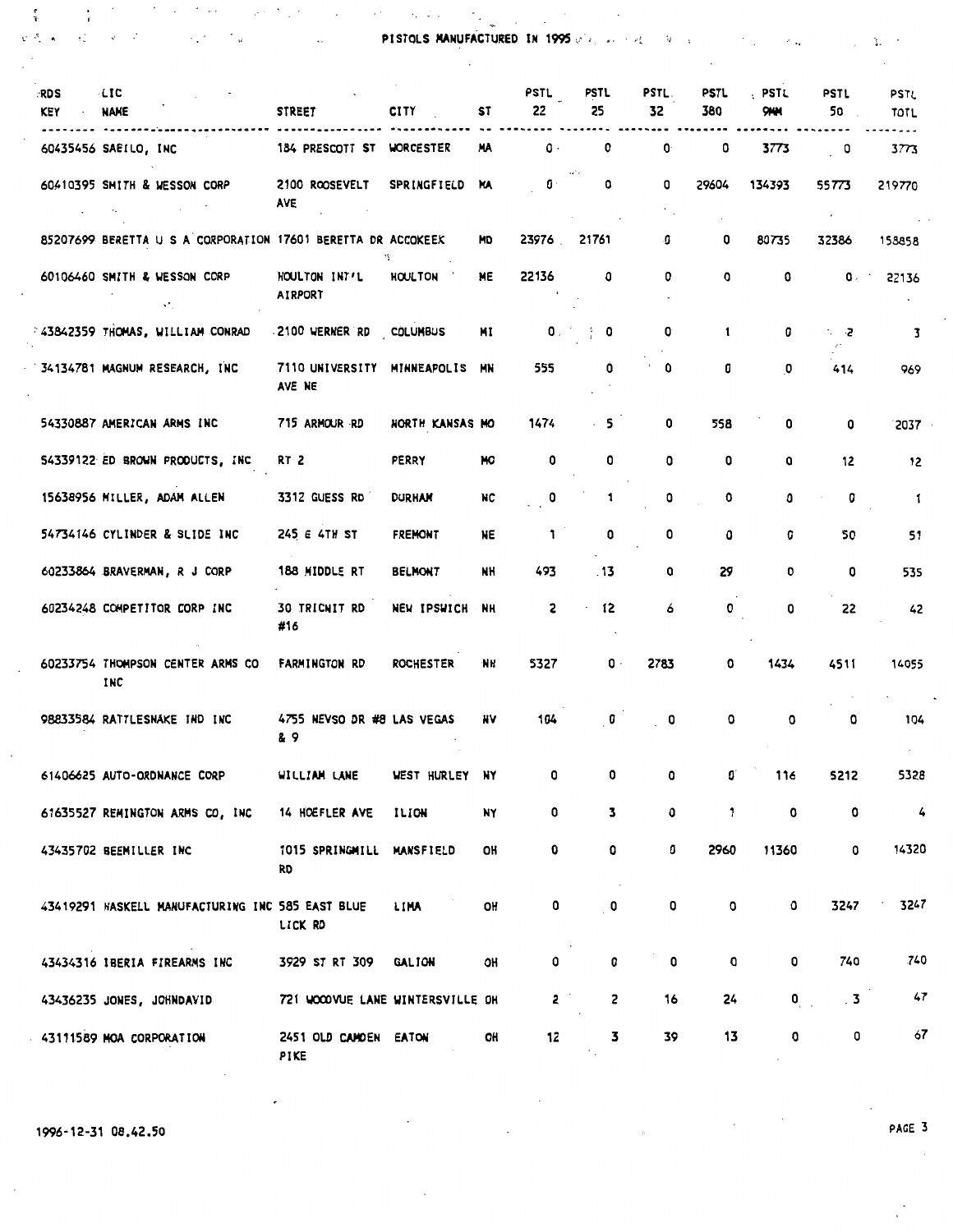을 하는 것이다.<br>그 그 그 그 그 그 그 그 그 그 그 그 그 그 PISTOLS MANUFACTURED IN 1995 - 그 그 그 그 그 그 그 그 그 그 그 그 그 그 그 그

 $\overline{\phantom{a}}$ 

| RDS<br><b>KEY</b> | LIC<br><b>NAME</b>                             | <b>STREET</b>                          | <b>CITY</b>     | ST · | PSTL<br>22                                                                                                                                                                                                                                                                                                                                                                                                                                                                      | PSTL<br>25     | PSTL<br>32                | PSTL<br>380 | PSTL<br>9111             | PSTL<br>50     | <b>PSTL</b><br>TOTL |  |
|-------------------|------------------------------------------------|----------------------------------------|-----------------|------|---------------------------------------------------------------------------------------------------------------------------------------------------------------------------------------------------------------------------------------------------------------------------------------------------------------------------------------------------------------------------------------------------------------------------------------------------------------------------------|----------------|---------------------------|-------------|--------------------------|----------------|---------------------|--|
|                   | 43419223 STALLARD ARMS INC                     | 728 FAIRFAX AVE MANSFIELD              |                 | OH   | 0                                                                                                                                                                                                                                                                                                                                                                                                                                                                               | 0              | 0                         | 0           | $-142$ .                 | 0              | 142                 |  |
|                   | 82333035 DINA ARMS CORP<br>$\omega_{\rm{max}}$ | 3378 PRUSS HILL POTTSTOWN<br><b>RD</b> |                 | РA   | 1                                                                                                                                                                                                                                                                                                                                                                                                                                                                               | 0              | 0                         | ٥           | ٥                        | 0              | -1                  |  |
|                   | 16236592 BASTAIN, ENGELBERT                    | 5890 INDUSTRIAL LENIOR CITY<br>PK DR   |                 | TN   | ٥                                                                                                                                                                                                                                                                                                                                                                                                                                                                               | ٥              | ٥                         | 0           | 0                        | 2              | 2                   |  |
|                   | 16236720 DANIEL, WAYNE E                       | 221 HWY 68 N                           | <b>DUCKTOWN</b> | TN   | $\mathbf{0}$ .                                                                                                                                                                                                                                                                                                                                                                                                                                                                  | 0.             | ٥                         | 577         | 4059                     | 31075          | 35711               |  |
|                   | 57421953 AMERICAN DERRINGER CORP               | 127 N LACY DR                          | <b>WACO</b>     | - TX | 108                                                                                                                                                                                                                                                                                                                                                                                                                                                                             | ٥              | 39                        | 40.         | $+333$ $^{\circ}$        | 4775           | 5295                |  |
|                   | 57634105 ARMAS INTL MFG CO INC                 | 5123 GULFTON ST HOUSTON                |                 | TX   | 16                                                                                                                                                                                                                                                                                                                                                                                                                                                                              | 0              | 0 -                       | 0           | 2327                     | 0              | 2343                |  |
|                   | 57454185 BILL WISEMAN & CO, INC                | 18456 STATE HWY COLLEGE STAT TX<br>6 S |                 |      | 0                                                                                                                                                                                                                                                                                                                                                                                                                                                                               | 0              | 4                         | 0           | 0                        | $\mathbf{0}$ . | 4                   |  |
|                   | 57437913 BOND, GREGORY                         | 6700 BROAD ST                          | <b>WACO</b>     | TX   | 0                                                                                                                                                                                                                                                                                                                                                                                                                                                                               | $\mathbf{0}$ . | 0                         | 0           | 13                       | 28             | 41                  |  |
|                   | 57435417 H J S ARMS, INC                       | 2965 E 13TH ST, BROWNSVILLE<br>STE C   |                 | TX.  | 486                                                                                                                                                                                                                                                                                                                                                                                                                                                                             | O              | 0                         | 57          | 0                        | 0              | 543                 |  |
|                   | 57636527 HIGH STANDARD<br><b>MANUF</b>         | 4601 S PINEMONT HOUSTON<br># 148-В     |                 | TX   | 1353                                                                                                                                                                                                                                                                                                                                                                                                                                                                            | 0              | 0                         | o           | o                        | 0              | 1353                |  |
|                   | 57537674 PASTUSEK INDUSTRIES, INC.             | 2008 MARTIN<br>LUTHER KING JR<br>FRWY  | FORT WORTH      | TX   | 438                                                                                                                                                                                                                                                                                                                                                                                                                                                                             | 0              | 0                         | o           | $\overline{\phantom{a}}$ | ٥              | 438                 |  |
|                   | 57434417 STI INTERNATIONAL, INC                | 12108 A ROXIE DR AUSTIN                |                 | TX   | 0                                                                                                                                                                                                                                                                                                                                                                                                                                                                               | 0              | 0                         | ٥           | 0                        | 1612           | 1612                |  |
|                   | 57637058 STRAIT, TIMOTHY                       | 13329 VETERANS<br>MEMORIAL STE D       | <b>HOUSTON</b>  | TX   | 0                                                                                                                                                                                                                                                                                                                                                                                                                                                                               | 0              | 0<br>$\ddot{\phantom{a}}$ | o           | $\cdot$ 0                | 3              | 3                   |  |
|                   | 57540601 STRAYER VOIGT INC                     | 3435 ROY ORR<br>BLVD #200              | GRAND PRARIE TX |      | $\overline{\phantom{a}}$ $\overline{\phantom{a}}$ $\overline{\phantom{a}}$ $\overline{\phantom{a}}$ $\overline{\phantom{a}}$ $\overline{\phantom{a}}$ $\overline{\phantom{a}}$ $\overline{\phantom{a}}$ $\overline{\phantom{a}}$ $\overline{\phantom{a}}$ $\overline{\phantom{a}}$ $\overline{\phantom{a}}$ $\overline{\phantom{a}}$ $\overline{\phantom{a}}$ $\overline{\phantom{a}}$ $\overline{\phantom{a}}$ $\overline{\phantom{a}}$ $\overline{\phantom{a}}$ $\overline{\$ | $\mathbf{o}$   | 0                         | ٥           | 0                        | 470            | 470                 |  |
|                   | 98733866 ARMS TECHNOLOGY INC                   | 1142 S 2250 W                          | SALT LAKE CI UT |      | 0                                                                                                                                                                                                                                                                                                                                                                                                                                                                               | 0              | ٥                         | 0           | 6634                     | 0              | 6634                |  |
|                   | 98787363 ARMS TECHNOLOGY INC                   | 2401 DIRECTORS<br><b>ROW</b>           | SALT LAKE CI UT |      | 44897                                                                                                                                                                                                                                                                                                                                                                                                                                                                           | o              | 0                         | 0           | 0                        | 0              | 44897               |  |
|                   | 98706281 LAR MANUFACTURING, INC                | 4133 WEST FARM<br><b>ROAD</b>          | WEST JORDAN UT  |      | $\bullet$                                                                                                                                                                                                                                                                                                                                                                                                                                                                       | o              | 0                         | 0           | o                        | 1263           | 1263                |  |
|                   | 60305204 CASPIAN ARMS LTD                      | 14 NORTH MAIN ST HARDWICK              |                 | VT   | 0                                                                                                                                                                                                                                                                                                                                                                                                                                                                               | o              | o                         | ٥           | ٥                        | 3163           | 3163                |  |
|                   | 60333847 ESSEX ARMS MFG INC                    | PHERRIN ST                             | ISLAND POND VT  |      | 0                                                                                                                                                                                                                                                                                                                                                                                                                                                                               | 0              | 0                         | 0           | 0                        | 1456           | 1456                |  |

 $\sim$ 

 $\mathcal{L}_{\mathcal{A}}$ 

- 7  $\mathcal{A}$ 

 $\sim$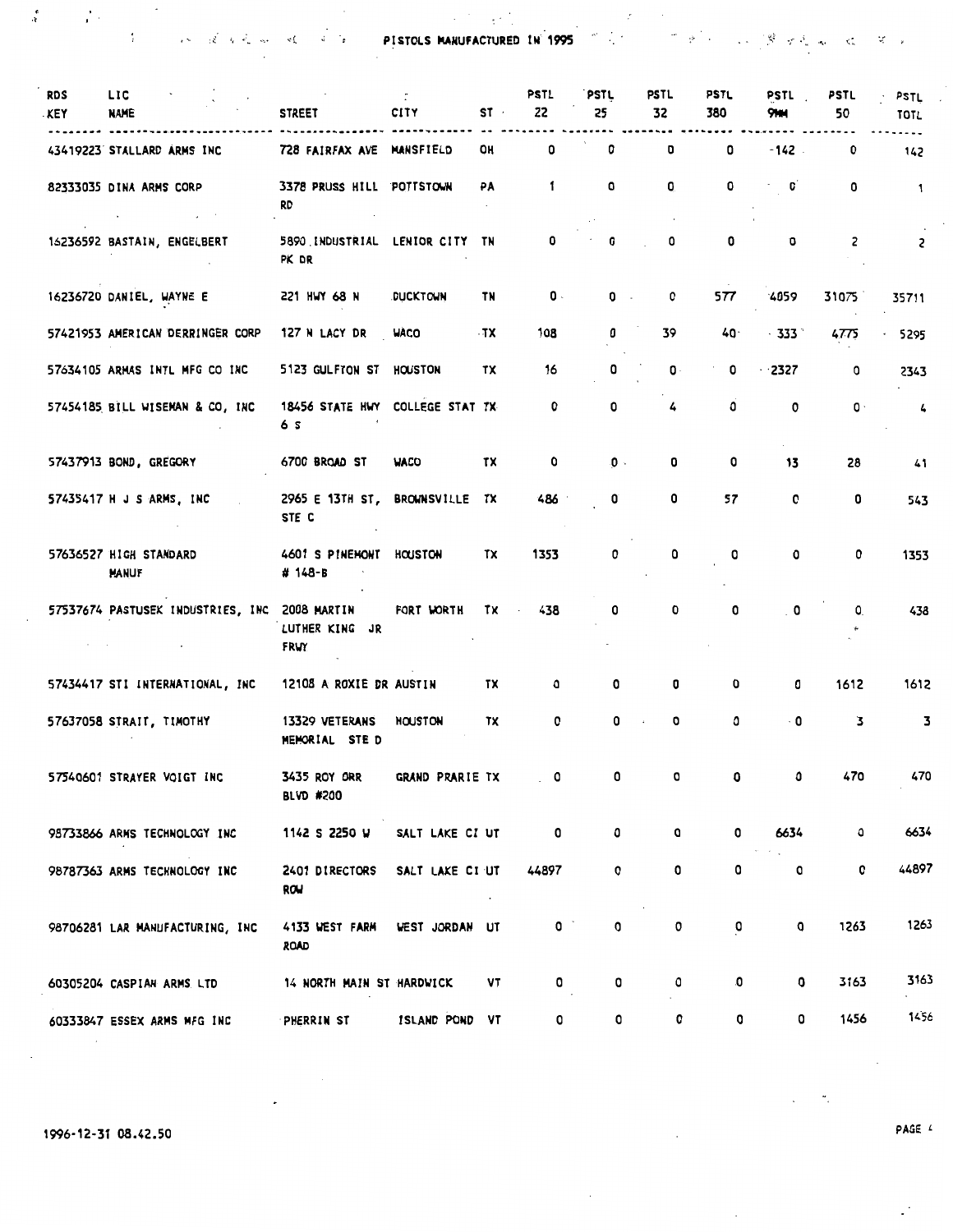PISTOLS.MANUFACTURED IN 1995

| ¢, | : مهٔ |  |  |
|----|-------|--|--|
|    |       |  |  |

í\$

| <b>RDS</b><br><b>KEY</b>   | . LIC<br>$\sim$<br><b>NAME</b> | $\cdot$   |  | <b>STREET</b>                              | <b>CITY</b>    | ST        | <b>PSTL</b><br>22 | <b>PSTL</b><br>25 | <b>PSTL</b><br>32 | <b>PSTL</b><br>380 | <b>PSTL</b><br><b>9141</b> | $^{\circ}$ PSTL.<br>50 | <b>PSTL</b><br><b>TOTL</b> |
|----------------------------|--------------------------------|-----------|--|--------------------------------------------|----------------|-----------|-------------------|-------------------|-------------------|--------------------|----------------------------|------------------------|----------------------------|
| 99114520 OLYMPIC ARMS INC  |                                |           |  | 620-626 OLD<br><b>PACIFIC</b><br>HWY<br>SE | <b>OLYMPIA</b> | <b>WA</b> | o                 | 0                 | 0                 | 0                  | O                          | $523$ .                | 523                        |
| 45509942 FMK LTD           |                                |           |  | 214 PRICE STREET GRANVILLE                 |                | w         | 0                 | 0                 | $\overline{2}$    | $\mathbf 0$ .      | 0                          | ∴ O                    | 2                          |
| 58333686 LASERAIM ARMS INC |                                |           |  | $\sim$ 210 HWY 20 S                        | THERMOPOLIS WY |           | 0                 | 0                 | 0                 | 0                  | 0                          | 729                    | 729                        |
| 81                         |                                | $\cdot$ . |  |                                            |                |           | 260059            | 51025             | 19220             | 182802             | 398467                     |                        | 283693 1195266             |

 $\mathfrak{e}$ 

 $\frac{1}{\sqrt{2}}$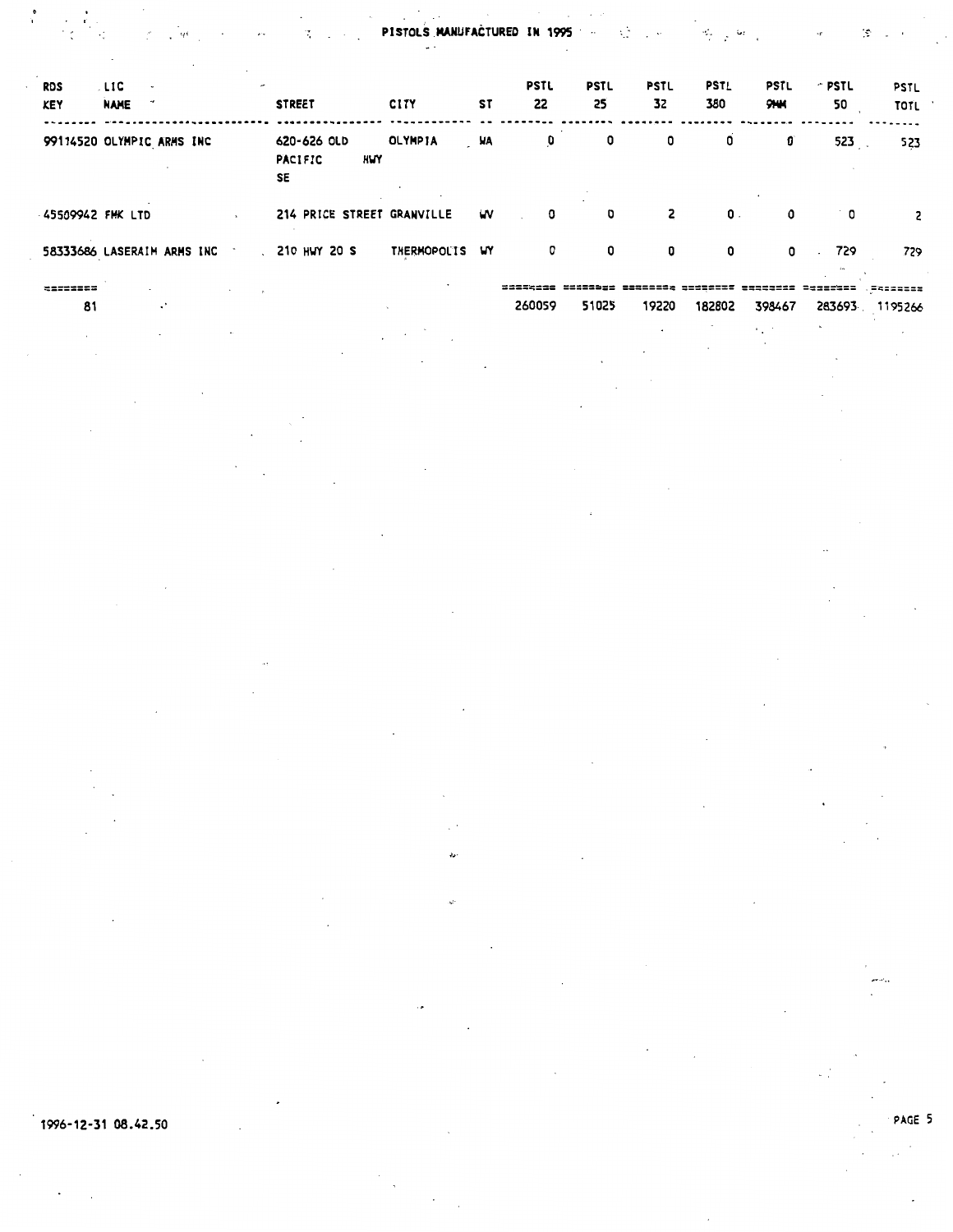REVOLVERS MANUFACTURED IN 1995 .::'·

| <b>RDS</b><br><b>KEY</b> | LIC<br><b>NAME</b>                        | <b>STREET</b>                          | <b>CITY</b>      | ST        | <b>RVLR</b><br>22 | <b>RVLR</b><br>32 | <b>RVLR</b><br>38 | <b>RVLR</b><br>357 | <b>RVLR</b><br>44 | <b>RVLR</b><br>45 | <b>RVLR</b><br>TOTL       |
|--------------------------|-------------------------------------------|----------------------------------------|------------------|-----------|-------------------|-------------------|-------------------|--------------------|-------------------|-------------------|---------------------------|
|                          | 60633345 COLT'S MANUFACTURING<br>CO, I    | 545 NEWPARK AVE                        | WEST HARTFOR CT  |           | 0                 | 0                 | 7308              | 15162              | -14908            | 2707              | 40085                     |
|                          | 60600763 STURM, RUGER & A<br><b>COMPA</b> | LACEY PL                               | <b>SOUTHPORT</b> | CT.       | 16901             | 1238              | 3398              | 58767              | 44599             | 23536             | 148439                    |
|                          | 15941170 HERITAGE MFG INC                 | 4600 NW 135TH ST OPA-LOCKA FL          |                  |           | 27300             | ۰0                | 2000              | 0                  | 0                 | 0                 | 29300                     |
|                          | 15849031 HALL, JUDERAL E                  | 215 BRUMBELOW RD                       | CARROLLTON       | <b>GA</b> | 1                 | 0                 | 0                 | 0                  | 0                 | 0                 | 1.                        |
|                          | 43521017 CENTURY MFG, INC                 | 120 SOUTH RILEY                        | GREENFIELD : IN  |           | 0                 | 0                 | 0                 | 0                  | 0                 | 8                 | 8                         |
|                          | 43536734 PHELPS, GREGORY G                | 1705 S TAFT                            | EVANSVILLE       | IN        | 0                 | 0                 | 0                 | 0                  | 0                 | 5                 | 5                         |
|                          | 57233690 CLARK CUSTOM GUNS INC            | 336 SHOOTOUT LANE PRINCETON            |                  | <b>LA</b> | ۰٥                | 0                 | 4                 | 0                  | 2                 | 0                 | 6                         |
|                          | 60434429 H & R 1871 INC<br>NEW E          | 60 INDUSTRIAL<br>ROVE                  | <b>GARDNER</b>   | MA        | 7501              | 3140              | 0                 | o                  | 0                 | ٥                 | 10641                     |
|                          | 60410395 SMITH & WESSON CORP              | 2100 ROOSEVELT<br><b>AVE</b>           | SPRINGFIELD MA   |           | 10106             | 0                 | 80178             | 136247             | 29534             | 2158              | 258223                    |
|                          | 15664303 EL DORADO ARMS, INC              | US HWY 64 74 BOX CHIMNEY ROCK NC<br>8, |                  |           | 3                 | 0                 | ٥                 | $\mathbf{2}$       | 11                | 5                 | 21                        |
|                          | 54734146 CYLINDER & SLIDE INC             | 245 E 4TH ST                           | <b>FREMONT</b>   | <b>NE</b> | 0                 | 0                 | 0                 | 1                  | 0                 | 0                 | 1                         |
|                          | 43436235 JONES, JOHNDAVID                 | 721 WOODVUE LANE WINTERSVILLE OH       |                  |           | 0                 | 0                 | 0                 | 0                  | 0                 | 1.                | $\mathbf{1}$              |
|                          | 16236720 DANIEL, WAYNE E                  | 221 HWY 68 N                           | <b>DUCKTOWN</b>  | TN        | 3382              | 0                 | 0                 | 2 <sup>1</sup>     | 0                 | 104               | 3488                      |
| 16287025 MIL INC         |                                           | 1345 B ENTERPRISE PINEY FLATS TN<br>RD |                  |           | 0                 | 0                 | 0                 | 0                  | 858               | 35                | 893                       |
|                          | 57636550 DEHART, T KEITH                  | 7906 BINTLIFF                          | HOUSTON          | TX        | 1                 | 0                 | 0                 | 0                  | 0                 | 0                 | 1                         |
|                          | 57635413 PHILLIPS & RODGERS INC           | 100 HILBIG SUITE CONROE<br>с           |                  | TX        | 0                 | 0                 | 0                 | 0                  | 0                 | 3                 | 3                         |
|                          | 57634993 TEXAS LONGHORN ARMS INC          | 3818 FM 2218                           | <b>RICHMOND</b>  | TX        | 0                 | 0                 | 0                 | 2                  | 74                | 27                | 103                       |
|                          | 98734026 NORTH AMERICAN ARMS INC          | 2150 S 950 E                           | <b>PROVO</b>     | UT        | 34265             | 0                 | 0                 | 0                  | 0                 | 0                 | 34265                     |
|                          | الخبد<br>99150582 GREN, JOHN E            | N 6403 HOWARD                          | <b>SPOKANE</b>   | WA        | 9.                | 3                 | 25                | 0                  | 0                 | o                 | 37                        |
|                          | 58303091 FREEDOM ARMS INC                 | 1 1/2 MI E OF PO                       | <b>FREEDOM</b>   | u٢        | 109               | 0                 | 0                 | 196                | 158               | 1680              | 2143                      |
| <b>22222322</b><br>20    |                                           |                                        |                  |           | 99578             | 4381              | ========<br>92913 | 210379             | 90144             | 30269             | <b>23222213</b><br>527664 |
|                          |                                           |                                        |                  |           |                   |                   |                   |                    |                   |                   |                           |

 $\sim$   $\sim$ 

1996-12-31 08.42.21 PAGE 1

 $\overline{\phantom{a}}$ 

 $\sim$  .

 $\label{eq:R1} \begin{array}{c} \mathcal{B} \\ \mathcal{R} \\ \end{array} \qquad \qquad \begin{array}{c} \mathcal{B} \\ \mathcal{B} \\ \end{array}$ 

 $\bar{z}$ 

 $\mathcal{A}$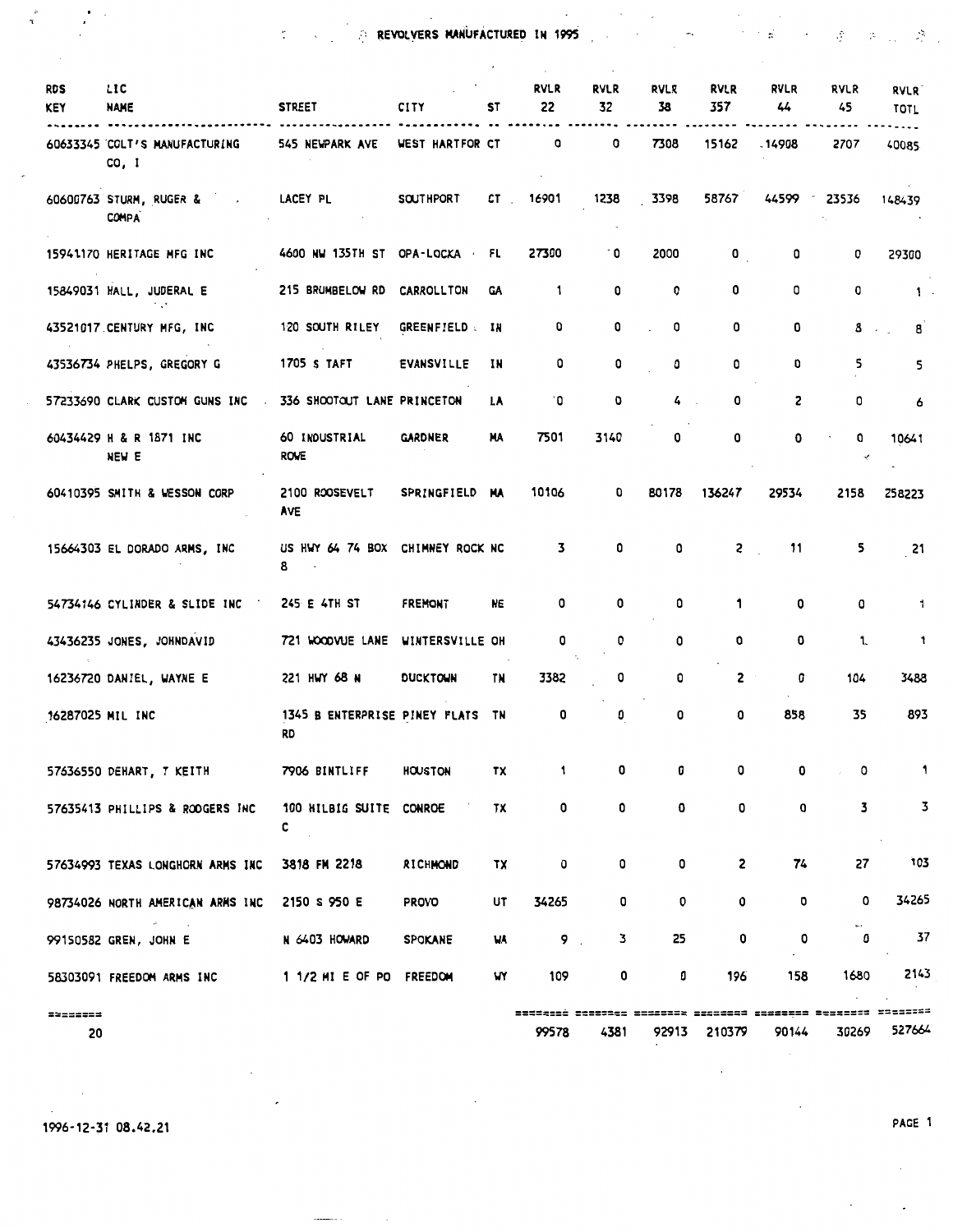RIFLES MANUFACTURED IN 1995 · - ·, : ,- ., ..

| RDS<br><b>KEY</b> | LIC<br><b>NAME</b>                            | <b>STREET</b>                  | <b>CITY</b>          | <b>ST</b> | RIFLEM      |  |
|-------------------|-----------------------------------------------|--------------------------------|----------------------|-----------|-------------|--|
|                   | 57133783 REDICK ARMS DEV, INC                 | 413 W CEDAR ST                 | <b>ROGERS</b>        | <b>AR</b> | -1.         |  |
|                   | 57135673 REYNOLDS, DARRELL W                  | RT 1 BOX 125C                  | <b>JACKSONVILLE</b>  | <b>AR</b> | 48          |  |
|                   | 98636604 CRITTENDEN, CHARLES R, III           | 2918 E GINTER                  | <b>TUCSON</b>        | <b>AZ</b> | $1 + 3$     |  |
|                   | 98613201 G MCMILLAN & CO INC                  | 3840 N 28TH AVE                | PHOENIX              | AZ        | 225         |  |
|                   | 98636336 HUDSON, LEE                          | 1431 W BEHREND DR              | PHOENIX              | AZ.       | -1          |  |
|                   | 98637328 LAZZERONI, INC                       | 1415 S CHERRY                  | <b>TUCSON</b>        | <b>AZ</b> | 13          |  |
|                   | 98637148 LOCKETT, RAYMOND H, JR               | <b>16 NOLINA LN</b>            | LAKE HAVASU CIT      | <b>AZ</b> | 4           |  |
|                   | 98635726 MCMILLAN BROW RIFLE CO, INC          | 21421 N 14TH AVE, SUITE D      | PHOENIX              | AZ.       | 48          |  |
|                   | 98636542 ROBAR COMPANIES INC                  | 21438 N 7TH AVE SUITE B        | PHOENIX              | AZ.       | 93          |  |
|                   | 99527593 ARCADIA MACHINE &<br>TOOL,           | 6226 SANTOS DIA ST             | IRWINDALE            | CA        | 1020        |  |
|                   | 93334014 BRYCO ARMS                           | 380 CLINTON ST                 | <b>COSTA MESA</b>    | CA        | 1040        |  |
|                   | <b>SYSTE</b><br>97734534 CALICO LIGHT WEAPON  | 405 E 19TH ST                  | <b>BAKERSFIELD</b>   | CA        | 668         |  |
|                   | 93337167 GUIETTE MANUFACTURING INC            | 10704 PROSPECT AVE STE D       | <b>SANTEE</b>        | CA        | 10          |  |
|                   | 96837677. PAREDES, SAMUEL A &<br><b>HERBE</b> | 6125 ENTERPRISES DR #8         | DIAMOND SPRINGS      | CA        | 61          |  |
|                   | 97737552 WEATHERBY, INC                       | 3100 EL CAMINO REAL            | <b>ATASCADERO</b>    | CA        | 12587       |  |
|                   | 58436339 RND MANUFACTURING INC                | 14311 MEAD ST                  | LONGHONT             | CO        | 10          |  |
|                   | 58434662 ROCKY MOUNTAIN ARMS, INC             | <b>UNIT</b><br>600 S SUNSET ST | <b>LONGHONT</b>      | CO        | 2           |  |
|                   | 60635400 CANOVACA, EMILIO                     | 148 ARCH BRIDGE RD             | <b>BETHLEHEM</b>     | CT        | 2           |  |
|                   | 60633345 COLT'S MANUFACTURING<br>CO, I        | 545 NEWPARK AVE                | <b>WEST HARTFORD</b> | CТ        | 49385       |  |
|                   | 60600763 STURM, RUGER &<br><b>COMPA</b>       | LACEY PL                       | <b>SOUTHPORT</b>     | CT        | 407785      |  |
|                   | 60600760 THE MARLIN FIREARMS CO               | 100 KENNA DR                   | NORTH HAVEN          | CT        | 396215      |  |
|                   | <b>COMPA</b><br>60609280 U S REPEATING ARMS   | 344 WINCHESTER AVE             | NEW HAVEN            | CT        | 153026      |  |
|                   | 15940998 KNIGHTS MANUFACTURING CO             | 7750 9TH ST SW                 | <b>VERO BEACH</b>    | FL        | 788         |  |
|                   | 15938220 MCINENLY, JOAN P                     | <b>125 WOOD LANE</b>           | DELRAY BCH           | FL        | $\mathbf 1$ |  |
|                   | 15937076 SAARMFGCORP                          | 610 W 37TH ST                  | <b>HIALEAH</b>       | FL        | 10          |  |
|                   | 15935398 SURVIVAL ARMS INC                    | 4500 PINE CONE RD              | COCOA                | FL        | 2861        |  |

 $1996 - 12 - 31 08.43.03$  . PAGE 1

 $\frac{K^2}{2}$  ,  $\frac{K^2}{2}$  ,  $\frac{K^2}{2}$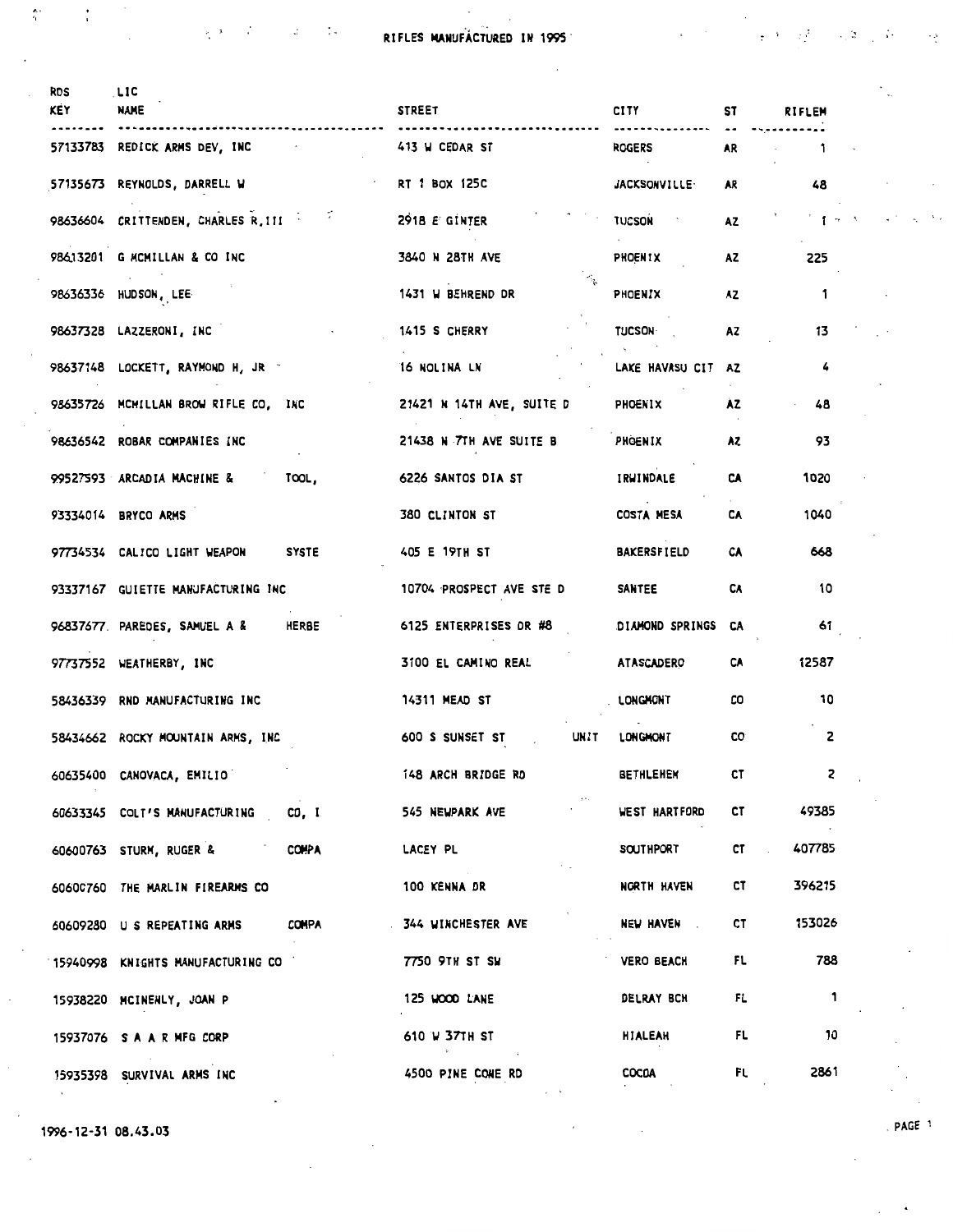RIFLES MANUFACTURED IN 1995

 $\label{eq:2} \mathcal{L} = \mathcal{L} \left( \mathcal{L} \right) \left( \mathcal{L} \right) \left( \mathcal{L} \right) \left( \mathcal{L} \right) \left( \mathcal{L} \right)$ 

 $\ddot{\ddot{z}}$ 

 $\mathbb{R}^+$ 

 $\mathcal{L}_{\mathcal{A}}$ 

| <b>RDS</b><br><b>KEY</b> | LIC<br><b>NAME</b>                           | <b>STREET</b>                                                                                                  | <b>CITY</b>           | ST                            | <b>RIFLEM</b>            |
|--------------------------|----------------------------------------------|----------------------------------------------------------------------------------------------------------------|-----------------------|-------------------------------|--------------------------|
|                          | 15839119 WILLIAMS PRECISION INC.             | 2076 U PARK PL                                                                                                 | STONE MOUNTAIN        | GA.                           | $^{\circ}$ 13            |
|                          | <b>HDWE</b><br>98233354 S D MEACHAM TOOL &   | 1070 ANGEL RIDGE RD.                                                                                           | PECK                  | ID                            | 72                       |
|                          | 98233723 . THOM, BRUCE ARNOLD                | 11570 N BRUSS RD And The Second Second Second Second Second Second Second Second Second Second Second Second S | <b>RATHDRUM</b>       | ID                            | $4 -$                    |
|                          | 33636039 ARMALITE INC                        | 745 S HANFORD ST                                                                                               | <b>GENESEO</b>        | IL                            | 1215                     |
|                          | 33612807 FEDERAL ENGINEERING CORP            | 1090 BRYN MAWR                                                                                                 | <b>BENSENVILLE</b>    | IL.                           | 8                        |
| 33617951 PWA INC         |                                              | 1305 V 11TH ST                                                                                                 | MILAN                 | $\mathbf{L}$ and $\mathbf{L}$ | 1978                     |
|                          | 33635798 SPRINGFIELD INC                     | 420 W MAIN ST                                                                                                  | GENESEO               | $\mathbf{L}$                  | 9068                     |
|                          | 54835175 SMITH, RAY V                        | 10778 WESTGATE RD<br><b>Service</b>                                                                            | <b>OVERLAND PARK</b>  | KS                            | 9                        |
|                          | 54834186 TERNING, AARON                      | 1 MI N OF BOX, 2ND GATE ON RI SEDAN                                                                            |                       | κs                            | $\mathbf{1}$             |
|                          | 54833096 WICHITA ARMS INC                    | <b>923 E GILBERT</b>                                                                                           | <b>WICHITA</b>        | KS                            | 40                       |
|                          | 46135127 A SQUARE CO INC                     | 1 INDUSTRIAL PARK                                                                                              | <b>BEDFORD</b>        | KY.                           | 48                       |
|                          | 46133576 LANDEN, RANDAL S                    | 1200 O'NEAL ROAD                                                                                               | LONDON                | KY                            | $\overline{7}$           |
|                          | 57233690 CLARK CUSTOM GUNS INC               | 336 SHOOTOUT LANE                                                                                              | <b>PRINCETON</b>      | `LΑ                           | 147                      |
|                          | 57236689 GULF SOUTH TACTICAL<br><b>SYSTE</b> | 1440 S POTWIN DR                                                                                               | <b>BATON ROUGE</b>    | <b>LA</b>                     | $\overline{\mathbf{1}}$  |
|                          | NEW E<br>60434429 H & R 1871 INC             | 60 INDUSTRIAL ROWE<br>and the company                                                                          | GARDNER               | MA                            | 31130                    |
|                          | 85234826 ARMSCORP USA INC                    | 4424 JOHN AVE                                                                                                  | <b>BALTIMORE</b>      | MD.                           | 289                      |
|                          | BFI Q<br>60103655 BUSHMASTER FIREARMS        | 999 ROOSEVELT TRAIL BLDG #3                                                                                    | <b>WINDHAM</b>        | ME                            | 1325                     |
|                          | 43842359 THOMAS, WILLIAM CONRAD              | 2100 WERNER RD                                                                                                 | <b>COLUMBUS</b>       | MĪ                            |                          |
|                          | 34135232 DEFENSE PROCUREMENT MFG SERVI       | 13983 INDUSTRY AVE                                                                                             | <b>BECKER Example</b> | <b>MN</b>                     | 119                      |
|                          | 34136294 HESSE LTD                           | 1126 70TH ST E                                                                                                 | INVER GROVE HEI MN    |                               | $\overline{\phantom{a}}$ |
|                          | 54336452 HAHN, LLOYD                         | 3101 SUSSEX                                                                                                    | ST CHARLES            | <b>NO</b>                     | 14                       |
|                          | 54326133 HOGAN, RICHARD RUSSELL JR           | 2913 ENGLISH RD BOX 535 PACIFIC                                                                                |                       | NO.                           | $\mathbf{1}$             |
|                          | 54338262 UNITED TRANSFER INC                 | 8800 PEVELY INDUSTRIAL BLVD PEVELY                                                                             |                       | <b>MO</b>                     | $\sim$<br>$\frac{1}{2}$  |
|                          | 98155388 C SHARPS ARMS CO INC                | 100 CENTENNIAL DR                                                                                              | <b>BIG TIMBER</b>     | MT                            | 465                      |
|                          | 98133560 COOPER FIREARMS, INC                | 4004 HIGHWAY 98 N                                                                                              | <b>STEVENSVILLE</b>   | MT                            | 852                      |
|                          | 98109328 MONARCH TOOL COMPANY, INC           | <b>3702 MEYER LN</b>                                                                                           | <b>STEVENSVILLE</b>   | <b>MT</b>                     | $\overline{\mathbf{c}}$  |

1996-12-31 08.43.03

医牙足

 $\cdot$  $\ddot{\cdot}$ 

> PAGE 2 ЦÝ.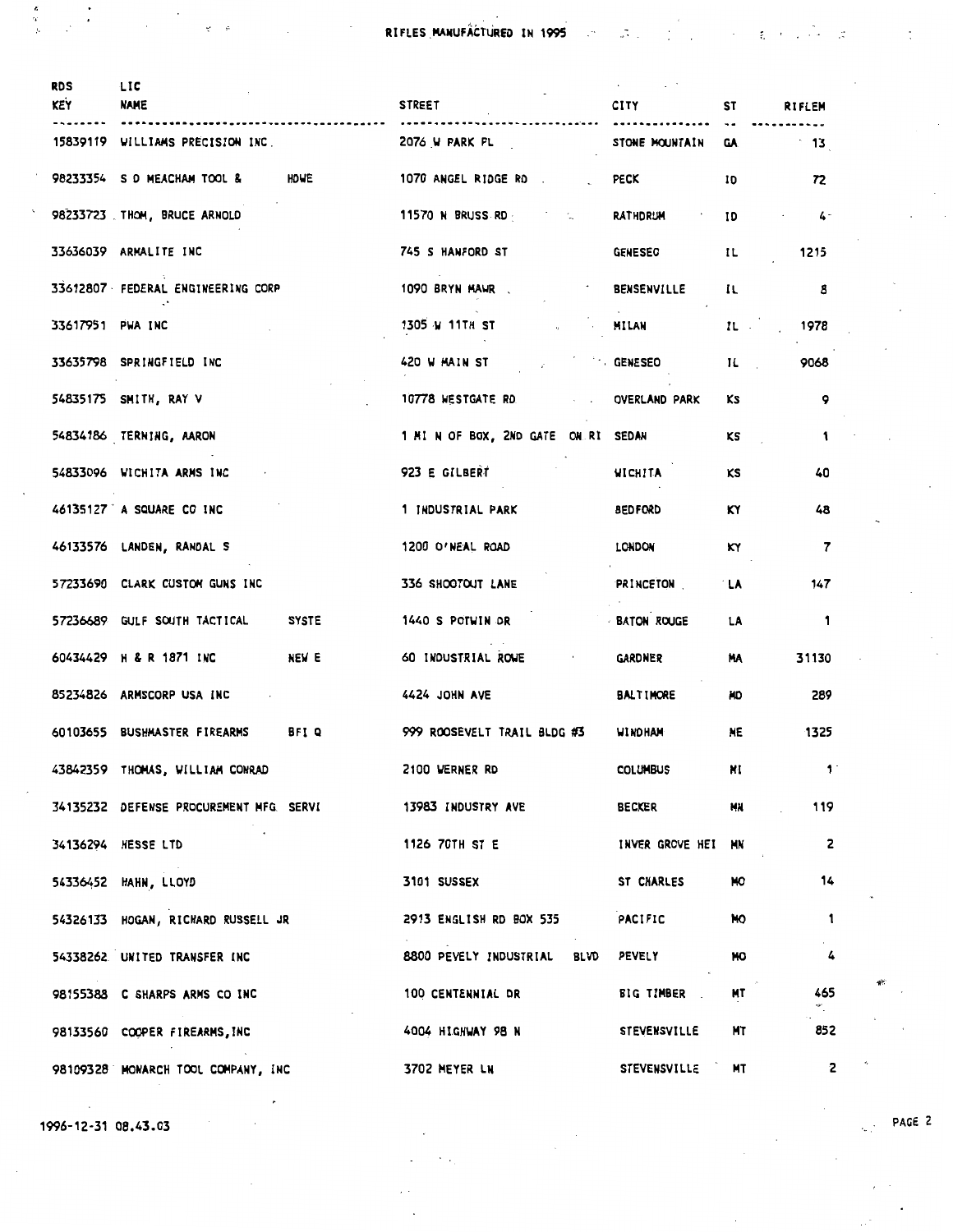**Example 21 AV RIFLES MANUFACTURED IN 1995** 

 $\overline{t}$ 

 $\sim$   $\sim$ 

 $\ddot{\phantom{a}}$ 

 $\boldsymbol{\cdot}$ 

| RDS<br>KEY | LIC<br>NAME                                                       | <b>STREET</b>              | <b>CITY</b>                  | ST               | <b>RIFLEM</b>       |
|------------|-------------------------------------------------------------------|----------------------------|------------------------------|------------------|---------------------|
|            |                                                                   |                            |                              |                  |                     |
|            | 98134111 NOREEN, PETER HENNING                                    | 5075 BUENA VISTA DR        | <b>BELGRADE</b>              | MT               | 10                  |
|            | 98133799 POWDER RIVER RIFLE CO INC                                | 201 CENTENNIAL DR          | <b>BIG TIMBER</b>            | MT               | 882                 |
|            | 15638956 MILLER, ADAM ALLEN                                       | 3312 GUESS RD              | <b>DURHAM</b>                | NC               | 1                   |
|            | 54733288 TANK, JON                                                | 1324 OHIO ST               | <b>FREMONT</b>               | <b>NE</b>        | 4                   |
|            | 60233951 FOYE, ROBERT ARTHUR                                      | 1261 HOOKSETT RD#1         | HOOKSETT                     | NH               | 2                   |
|            | 60233754 THOMPSON CENTER ARMS CO INC                              | <b>FARMINGTON RD</b>       | <b>ROCHESTER</b>             | NH.              | 661<br>- 19         |
|            | 61406625 AUTO-ORDNANCE CORP                                       | WILLIAM LANE               | WEST HURLEY                  | NY               | 2834                |
|            | 61635606 CAPUTO, ANTHONY BRIAN                                    | 828 N SANFORD RD           | DEPOSTI                      | NY .             | 1                   |
|            | 61635527 REMINGTON ARMS CO, INC                                   | 14 HOEFLER AVE             | $\mathbf{r}$<br><b>ILION</b> | NY               | 242706              |
|            | 43436235 JONES, JOHNDAVID                                         | 721 WOODVUE LANE           | <b><i>WINTERSVILLE</i></b>   | OH               | 15                  |
|            | 43437065 KELBLY'S RIFLE RANGE INC                                 | 7222 DALTON FOX LAKE RD    | NORTH LAWRENCE               | OH.              | 23                  |
|            | 43483421 MIHAITA, ION                                             | 5416 DETROIT AVE           | <b>CLEVELAND</b>             | OH               | 1                   |
|            | 57303554 CHAMPLIN FIREARMS, INC                                   | WOODRING MUNICIPAL         | AIRPO ENID                   | 0K               | 1                   |
|            | 57310016 HYPER-SINGLE, INC                                        | <b>520 E BEAVER</b>        | <b>JENKS</b>                 | ОK               | 1                   |
|            | 99335597 CASCADE ARMS INC                                         | 52261 KELLY SPRINGS RD     | <b>MAUPIN</b>                | OR               | 16                  |
|            | 99336136 KIMBER OF AMERICA INC                                    | 9039 SE JANNSEN RD         | <b>CLACKAMAS</b>             | OR               | 805                 |
|            | 99351894 OREGON ARMS, INC                                         | 11 FIRST ST                | <b>PROSPECT</b>              | OR               | 7920                |
|            | 82534860 CLASS THREE SUPPLY INC                                   | <b>1400 N HERMITAGE RD</b> | <b>HERMITAGE</b>             | PA               | 1                   |
|            | 82322641 CPA CORP                                                 | 2071 SQUIRREL HILL RD      | <b>SCHWENKSVILLE</b>         | 11.<br>PA        | 24                  |
|            | 82337357 DESIGN SYSTEMS TECH- NOLOG                               | MOREHEAD AVE               | <b>MILLVILLE</b>             | PA               | 5                   |
|            | <b>ARMS</b><br>82339132 KEYSTONE SPORTING                         | $-4$<br>RD 2 BOX 20        | <b>MILTON</b>                | <b>PA</b>        | 38                  |
|            | 82311979 ROBERT HART & SON INC                                    | 401 MONTGOMERY ST          | <b>NESCOPECK</b>             | <b>PA</b>        | $\pmb{\mathcal{L}}$ |
|            | 34606531 DAKOTA ARMS INC                                          | HC 55                      | <b>STURGIS</b>               | 50 <sup>10</sup> | 451                 |
|            | 34633475 H S PRECISION INC<br>the contract of the contract of the | 1301 TURBINE DR            | RAPID CITY                   | SD <sup>1</sup>  | K,<br>87            |
|            | 34603600 MILLER, CHERIE L                                         | PURL ST                    | ST ONGE                      | SD               | $\frac{1}{11}$      |
|            | 16236907 BARRETT FIREARMS MFG INC                                 | 8211 MANCHESTER HWY        | <b>MURFREESBORO</b>          | $TN$ and $N$     | 96                  |

1996-12-31 08.43.03

 $\cdot$ 

 $\frac{1}{2}$ 

 $\epsilon_{\rm{eff}}$  ,  $\delta_{\rm{eff}}$  ,

 $\sim$   $\sim$ 

 $\ddot{\phantom{1}}$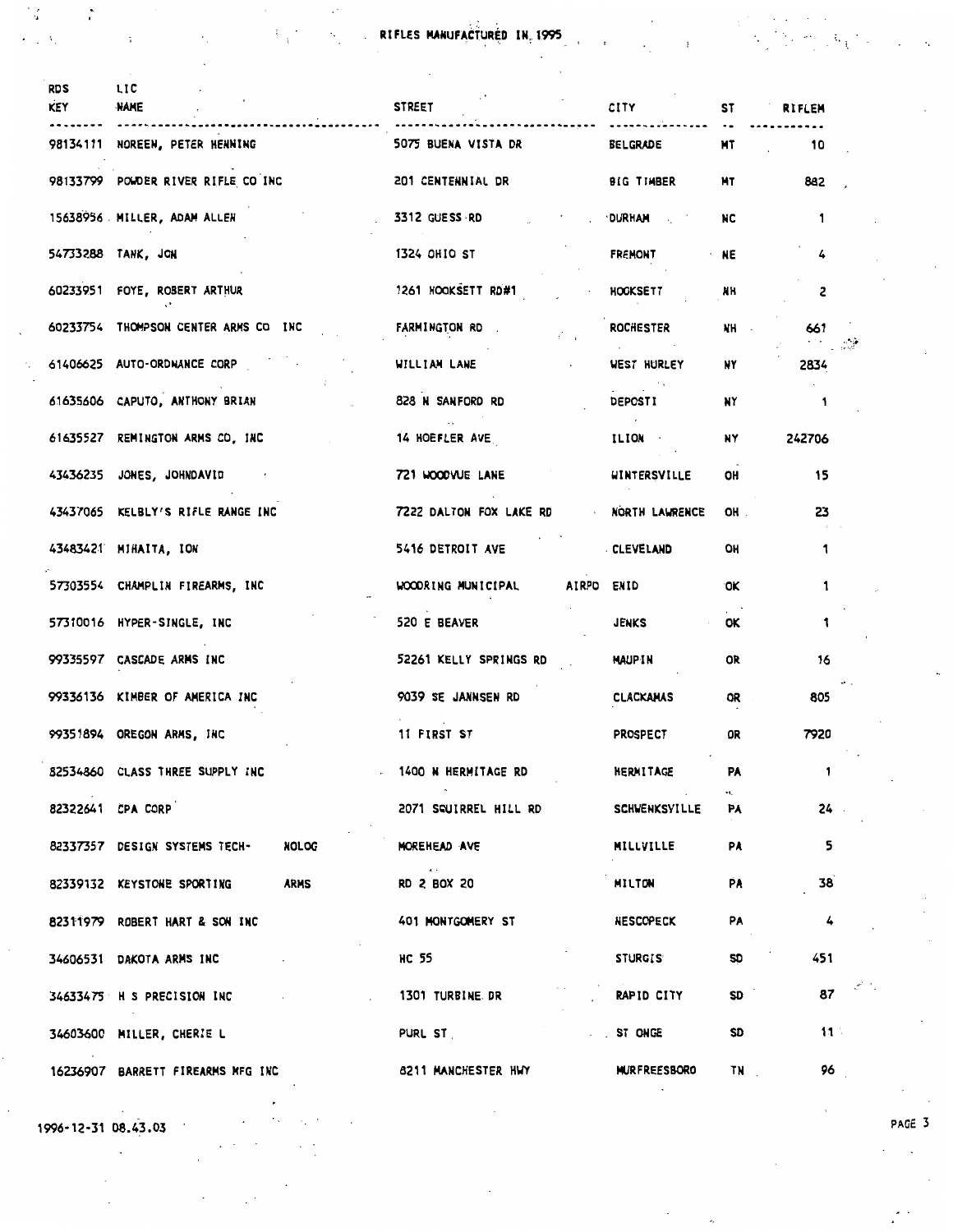| <b>RDS</b><br>KEY | LIC<br><b>NAME</b>                                 | <b>STREET</b>                         | <b>CITY</b>                      | ST        | <b>RIFLEM</b> |
|-------------------|----------------------------------------------------|---------------------------------------|----------------------------------|-----------|---------------|
|                   | 16236592 BASTAIN, ENGELBERT                        | 5890 INDUSTRIAL PK DR<br>AT LC        | LENIOR CITY                      | TN        | 128           |
|                   | 16236253 CUMBERLAND MTN ARMS INC                   | 1045 DINAH SHORE BLVD                 | <b>WINCHESTER</b>                | <b>TN</b> | - 16          |
|                   | 16236720 DANIEL, WAYNE E                           | 221 HWY 68 N                          | $\sim$ $\tau$<br><b>DUCKTOWN</b> | <b>TN</b> | 396           |
|                   | 16235884 PAUL JAEGER, INC                          | 1 MADISON AVE                         | GRAND JUNCTION                   | <b>TN</b> | 3             |
|                   | 16234916 STANFIELD, CHARLES Q<br><b>Contractor</b> | 3184 HWY 45 S                         | <b>JACKSON</b>                   | TN        | $2^{\cdot}$   |
|                   | 57433551 AMERICAN ARMS &<br><b>ORDNA</b>           | <b>1303 S COLLEGE</b>                 | <b>BRYAN</b>                     | TX        | 7             |
|                   | 57454185 BILL WISEMAN & CO, INC.                   | 18456 STATE HWY 6 S                   | COLLEGE STATION TX               |           | 23            |
|                   | 57540686 C A M III CORPORATION                     | CO RD 410                             | <b>OZONA</b>                     | TX 1      | 3             |
|                   | 57539573 GREEN SPECIALITY SERVI                    | 301 W MORNINGSIDE                     | FORT WORTH                       | TX        | 108           |
|                   | 57430537 HARDESTY, BOYD A                          | 1502 HARBOR VIEW                      | AUSTIN                           | TX        | 11            |
|                   | 57635723 KOHLER, MICHAEL J                         | 1418 COOLIDGE                         | <b>DEER PARK</b>                 | TX        | 1             |
|                   | 57637058 STRAIT, TIMOTHY                           | 13329 VETERANS MEMORIAL STE D HOUSTON |                                  | TX        | 7             |
|                   | 98734452 WILLIAMS, MILTON A                        | $.16555$ N 4400 W                     | FIELDING                         | UT        | 1             |
|                   | 99137453 JOHNSON, VALERIE ANNE                     | 75B ABBOTT RD                         | <b>ELMA</b>                      | uA        | 11            |
|                   | 99114520 OLYMPIC ARMS INC                          | 620-626 OLD PACIFIC                   | HWY S OLYMPIA                    | WA        | 1541          |
|                   | 99138339 ROMANS, STEVE DALE                        | RT 14 BOX 2304                        | <b>KENNEWICK</b>                 | WA        | 11            |
|                   | 33910305 HORSTKAMP, KLAUS                          | 806 S DIVISION ST<br>$\mathcal{D}$    | <b><i>WAUNAKEE</i></b>           | WI        | 110           |
| 45509942 FMK LTD  |                                                    | 214 PRICE STREET                      | GRANVILLE                        | W         | 77            |
|                   | 58334071 BARKER, DONALD R                          | 707 N 12TH ST                         | <b>COOY</b>                      | WY        | 4             |

--------

 $\mathcal{L}$ 

Č.

97

=========== 1331780

 $\ddot{\phantom{a}}$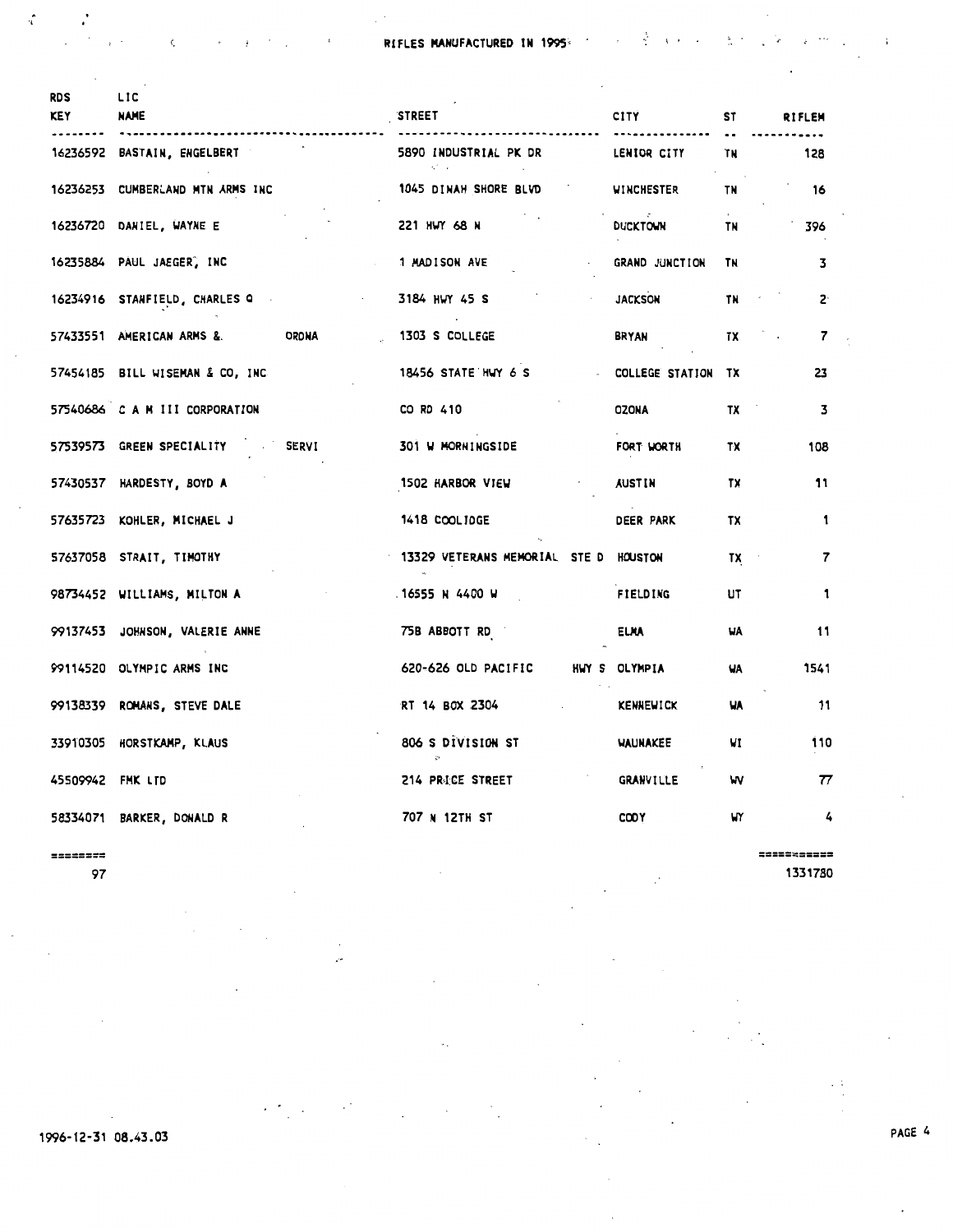$\sim 7^{\circ}$ 

 $\frac{3}{2}$   $\frac{3}{2}$ 

| RDS<br>KEY | LIC<br><b>NAME</b>                                       | <b>STREET</b>                                        | CITY "                                    | <b>STATE</b>   | <b>SHOTGUNM</b> |
|------------|----------------------------------------------------------|------------------------------------------------------|-------------------------------------------|----------------|-----------------|
|            |                                                          | 98636336 HUDSON, LEE 1 1431 W BEHREND DR             | PHOENIX                                   | A2             | 1               |
|            |                                                          | 98636542 ROBAR COMPANIES INC 21438 N 7TH AVE SUITE B | PHOENIX                                   | A <sub>2</sub> | 2               |
|            | 93319318 LA FRANCE, TIMOTHY FRANK 3417 HANCOCK ST        |                                                      | SAN DIEGO                                 | CA             | 3               |
|            | 60634862 CONNECTICUT SHOTGUN MANUF 35 WOODLAND ST        |                                                      | NEW. BRITAIN                              | CT             | 64              |
|            | 60600773 O F MOSSBERG & SONS, INC 7 GRASSO AVE           |                                                      | <b>NORTH HAVEN</b>                        | CT             | 339881          |
|            | 60600763 STURM, RUGER & COMPA LACEY PL                   |                                                      | SOUTHPORT                                 | CT             | $\sqrt{7133}$   |
|            | 60600760 THE MARLIN FIREARMS CO 100 KENNA DR             |                                                      | NORTH HAVEN                               | CT             | 19575           |
|            | 60609280 U S REPEATING ARMS COMPA 344 WINCHESTER AVE     |                                                      | <b>NEW HAVEN</b>                          | C              | 153006          |
|            | 15945866 SILVER SEITZ INC                                | <b>17000 PATTERSON RD</b>                            | <b>ODESSA</b>                             | . FL           | 13              |
|            | 15838630 COMPONENT METAL - PRODU 6049 N HENRY BLVD STE C |                                                      | <b>STOCKBRIDGE</b>                        | ∵ GA           | 18              |
|            | 57233690 CLARK CUSTOM GUNS INC 336 SHOOTOUT LANE         |                                                      | <b>PRINCETON</b>                          | LA             | 2               |
|            | 57236689 GULF SOUTH TACTICAL SYSTE 1440 S POTWIN DR      |                                                      | <b>BATON ROUGE</b>                        | <b>LA</b>      | 3               |
|            | 60436524 CONNECTICUT VALLEY CLASS 650 NEW LUDLOW RD      |                                                      | S HADLEY                                  | MA             | 20              |
|            | 60434429 H & R 1871 INC NEW E 60 INDUSTRIAL ROWE         |                                                      | <b>GARDNER</b>                            | <b>MA</b>      | 165813          |
|            | 54338023 ALFERMANN USA INC                               | 156 POTTERY RD                                       | WASHINGTON                                | NO.            | 9               |
|            | 54733288 TANK, JON                                       | <b>1324 OHIO ST</b>                                  | $\sim 100$ km s $^{-1}$<br><b>FREMONT</b> | NE             | $\overline{c}$  |
|            | 61635527 REMINGTON ARMS CO, INC                          | 14 HOEFLER AVE                                       | ILION                                     | . NY           | 426442          |
|            | 43435877 NCP PRODUCTS INC                                | 3500 12TH STREET NW                                  | CANTON                                    | OH             | 38              |
|            | 99335096 COLE ARMS INC                                   | 2225 PINEHURST DR                                    | MCMINNVILLE                               | OR.            | 9               |
|            | 99335488 LUND, ROBERT NEILS 406 3RD ST                   |                                                      | <b>LA GRANDE</b>                          | <b>OR</b>      | $\frac{1}{2}$   |
|            | 82534860 CLASS THREE SUPPLY INC 1400 N HERMITAGE RD      |                                                      | <b>HERMITAGE</b>                          | PA             | 16              |
|            | 82333855 TAR-HUNT CUSTOM RIFLE RR 3 BOX 572              |                                                      | BLOOMSBURG                                | <b>PA</b>      | 78              |
|            | 34633475 H S PRECISION INC                               | 1301 TURBINE DR                                      | RAPID CITY                                | <b>SD</b>      | $\overline{7}$  |
|            | 16236720 DANIEL, WAYNE E                                 | 221 HWY 68 N                                         | <b>DUCKTOWN</b>                           | <b>TN</b>      | 2239            |
|            | 57434208 MAVERICK ARMS, INC                              | INDUSTRIAL BLVD                                      | <b>MAVER EAGLE PASS</b>                   | <b>TX</b>      | 53291           |
|            | 57581818 SPORTING ARMS MFG INC                           | 801 HALL AVE                                         | LITTLEFIELD                               | TX             | 5624            |

1996-12-31 08.43.21

 $\begin{array}{l} \mathfrak{A}_{\mathcal{O}_{\mathcal{O}_{\mathcal{O}_{\mathcal{O}_{\mathcal{O}_{\mathcal{O}_{\mathcal{O}_{\mathcal{O}_{\mathcal{O}_{\mathcal{O}_{\mathcal{O}_{\mathcal{O}_{\mathcal{O}_{\mathcal{O}_{\mathcal{O}_{\mathcal{O}_{\mathcal{O}_{\mathcal{O}_{\mathcal{O}_{\mathcal{O}_{\mathcal{O}}}}}}}}}}}}\mathfrak{O}_{\mathcal{O}_{\mathcal{O}_{\mathcal{O}_{\mathcal{O}}}}}}\times 1} \end{array}$ 

 $\frac{1}{\alpha}$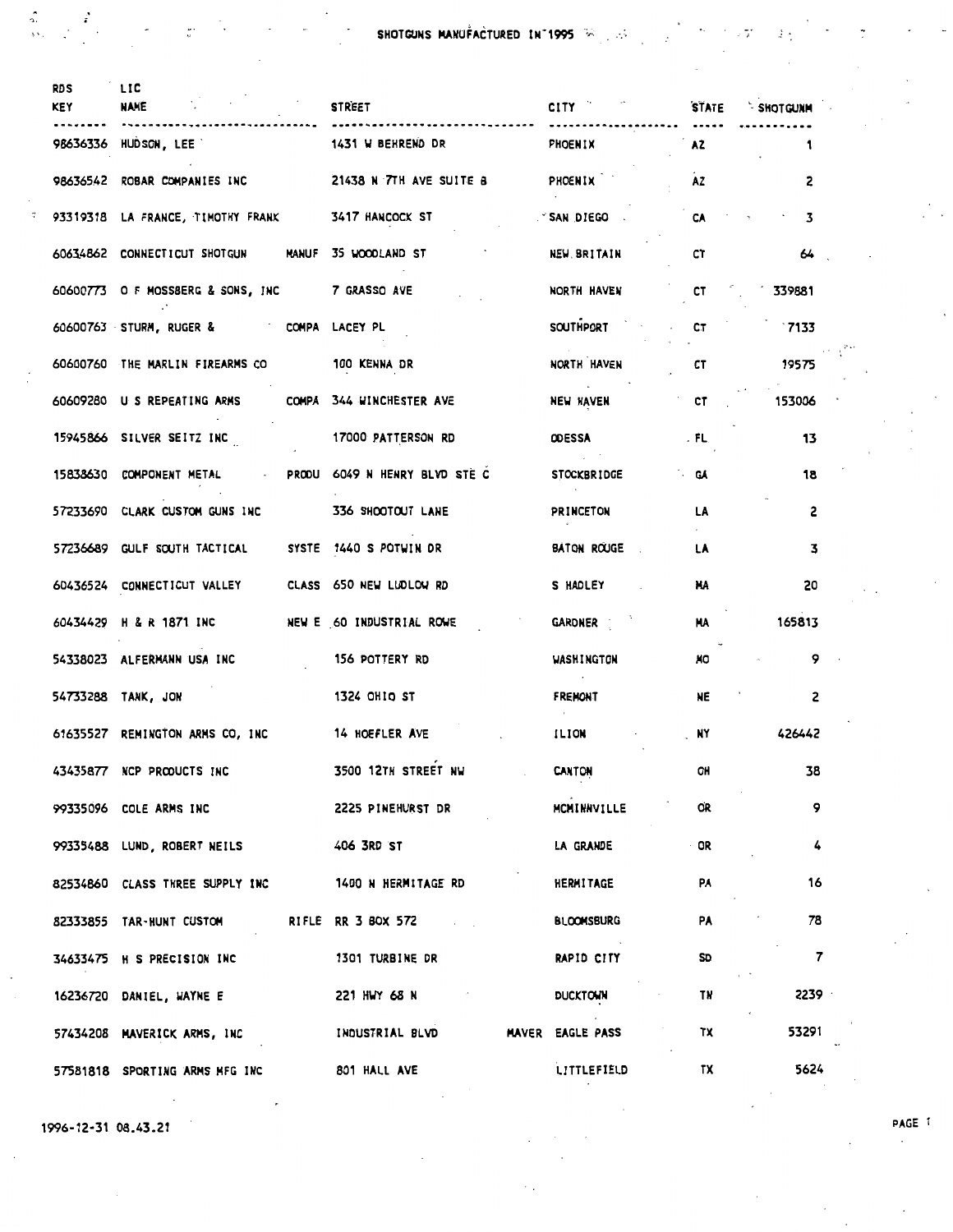SHOTGUNS MANUFACTURED IN 1995

| <b>RDS</b><br><b>KEY</b> | LIC<br>$\mathbf{r}$<br><b>NAME</b> | <b>STREET</b>      | <b>CITY</b>   | <b>STATE</b> | <b>SHOT GUNH</b> |
|--------------------------|------------------------------------|--------------------|---------------|--------------|------------------|
| 99104337                 | LJUTIC INDUSTRIES INC              | 732 N 16TH AVE #22 | <b>YAKIMA</b> | WA           | 154              |
|                          | 33933175 US COMPETITION ARMS INC   | 1925 ROOSEVELT AVE | <b>RACINE</b> | WI           | 198              |
|                          |                                    |                    |               |              |                  |

1173645

 $\left\langle \begin{array}{cc} \mathbf{v}^{\mathcal{A}}_{1,1} & \mathbf{v}^{\mathcal{A}}_{1,2} & \mathbf{v}^{\mathcal{B}}_{1,2} \\ \mathbf{v}^{\mathcal{A}}_{1,1} & \mathbf{v}^{\mathcal{B}}_{1,2} & \mathbf{v}^{\mathcal{B}}_{1,2} \\ \mathbf{v}^{\mathcal{B}}_{1,2} & \mathbf{v}^{\mathcal{B}}_{1,2} & \mathbf{v}^{\mathcal{B}}_{1,2} \\ \end{array} \right\rangle$ 

Ň

1996-12-31 08.43.21

 $\frac{1}{2}$ 

28

 $\mathcal{B} \subset \mathcal{G}$ 

 $\mathcal{L}$ 

 $\ddot{\phantom{a}}$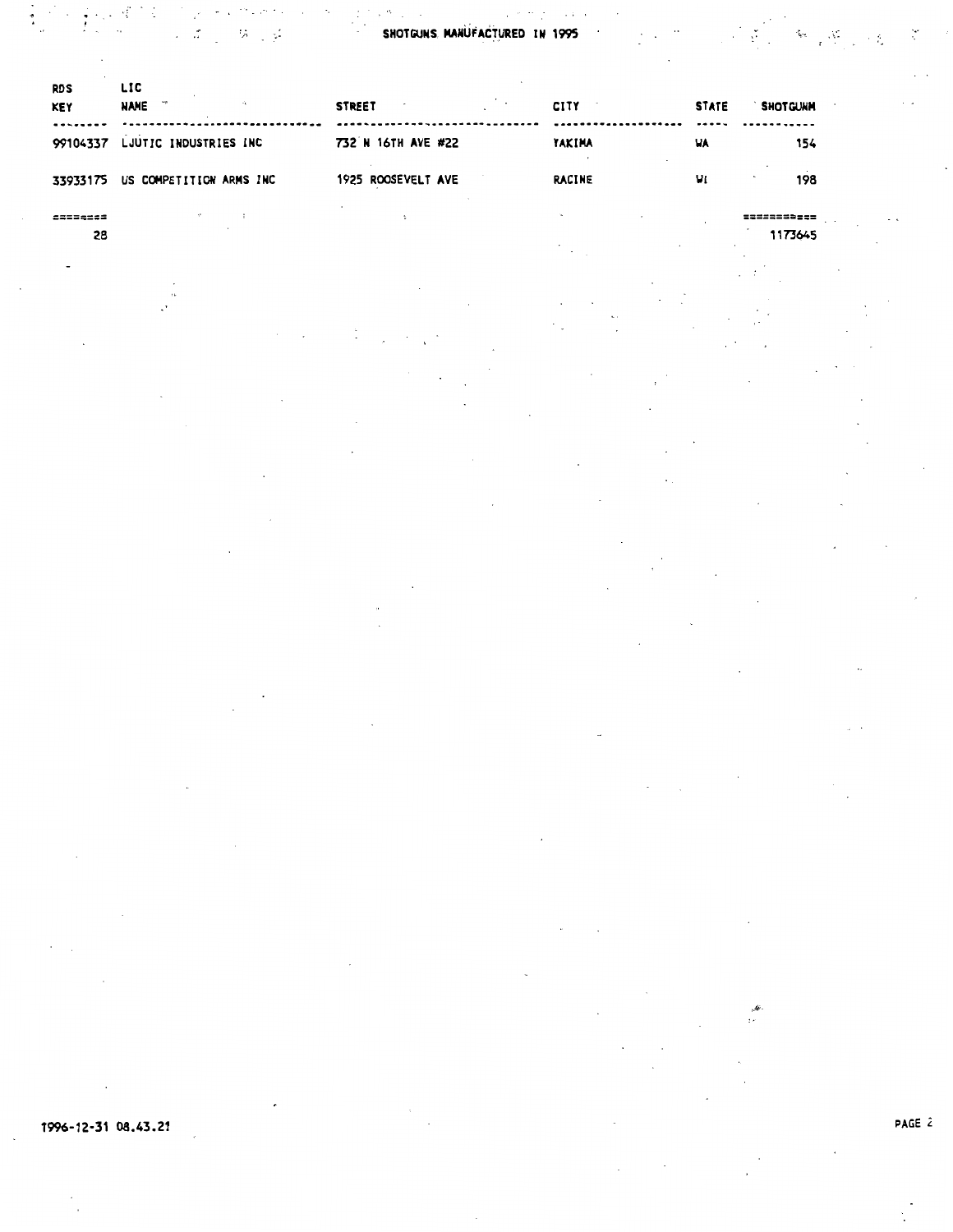MISCELLANEOUS FIREARMS NANUFACTURED IN 1995

 $\vec{\omega}$ 

 $\mathcal{L}_\bullet$ 

 $\mathbb{R}$ 

 $\sim$   $\sim$ 

 $\mathcal{G}$ 

 $\ddot{ }$ 

| <b>RDS</b><br><b>KEY</b> | <b>LIC</b><br><b>NAME</b>                                  | <b>STREET</b>                    | <b>CITY</b>                     | <b>STATE</b>        | MIS<br>FAM                                      |
|--------------------------|------------------------------------------------------------|----------------------------------|---------------------------------|---------------------|-------------------------------------------------|
|                          | 16335030 HOPE, DAVID NICHOLAS                              | 901 GLAZE RD                     | <b>BESSEMER</b>                 | AL .                | 39                                              |
|                          | 16334786 VERNON, SAMUEL ARTHUR 2803 WEST MALL DR           |                                  | <b>FLORENCE</b>                 | AL.                 | 3                                               |
|                          | 57135494 BELL, JIMMY SCOTT                                 | $.4177$ HWY 294                  | <b>JACKSONVILLE</b>             | - ⊱ AR <sup>(</sup> | $\sim$ 11                                       |
|                          | 57114579 JOHN NORRELL ARMS INC                             | 2608 GRIST MILL RD.              | LITTLE ROCK                     | AR                  | 25                                              |
|                          | 98669063 ARMS TECH                                         | 3334 W MCDOWELL RD #13           | PHOENIX                         | $\mathsf{A}$        | 27                                              |
|                          | 98613201 G MCMILLAN & CO INC                               | 3840 N 28TH AVE                  | PHOENIX                         | $\mathbf{A}$        | 5,138                                           |
|                          | 98636336 HUDSON, LEE                                       | <b>WELL 1431 W. BEHREND DR</b>   | PHOENIX                         | AZ <sup>1</sup>     | з                                               |
|                          | 98635629 KRAGER, HARLEY                                    | 11015 N 11TH PLACE               | <b>PHOENIX</b>                  | <b>AZ</b>           | 54                                              |
|                          | 98657671 MCDONNELL DOUGLAS                                 | HELIC 5000 E MCDOWELL RD         | MESA                            | AZ.                 | 244                                             |
|                          | 98634005 MORSE, DAVID RYAN                                 | 2217 N 371H ST                   | <b>PHOENIX</b>                  | AZ.                 | 103                                             |
|                          | 98633895 SPECIAL TECHNOLOGIES GROUP 20823 N 19TH AVE STE 1 |                                  | PHOENIX                         | AZ.                 | 1002                                            |
|                          | 99536443 BOB GIBBONS & SON INC 11907 WICKS ST              |                                  | SUN VALLEY                      | · .CA               | 3                                               |
|                          | 93319318 LA FRANCE, TIMOTHY FRANK - 3417 HANCOCK ST        |                                  | SAN DIEGO                       | CA                  | 29                                              |
|                          | 60633623 CURTISS, GARY M                                   | 46 COLLEGE FARMS RD              | NEW PRESTON                     | CT                  | i                                               |
|                          | 15915812 CIENER, JONATHAN ARTHUR                           | 8700 COMMERCE ST                 | CAPE CANAVERAL                  | FL                  | 73                                              |
|                          | 15917454 KNIGHT, CHARLES REED JR                           | 7750 9TH ST SW                   | VERO BCH                        | FL                  | 374                                             |
|                          | 15945022 MONTGOMERY, PETER L                               | 255 MITNIK DR                    | <b>DELTONA</b>                  | FL                  | $\sim$ 1                                        |
|                          | 15945741 OEFINGER, DOUGLAS L                               | 10807 SE FOSTER AVE              | <b>ARCADIA</b>                  | FL                  | $\mathsf{z}$                                    |
|                          | 15952429 R/M EQUIPMENT INC                                 | 6975 NW 43RD ST                  | MIAMI                           | FL .                | 422                                             |
|                          | 15943686 SEIFERT, RALPH ARTHUR                             | 1611 LAKE DR UNIT 6E             | COCOA                           | FL                  | $\overline{c}$<br>$\mathbb{C}^{n_1 \times n_2}$ |
|                          | 15939954 WEAVER, JOHN R JR                                 | 3425 YULE TREE DR                | <b>EDGEWATER</b>                | FL.                 | 130                                             |
|                          | 15834551 MEIER, RICHARD WILLIAM                            | 221 W CROGAN ST                  | LAWRENCEVILLE                   | GA                  | 10                                              |
|                          | 15821511 TAYLOR, WILLIAM JOSEPH JR                         | 1400 CHURCH ST EXT               | $\sim 100$<br><b>MARIETTA</b>   | GA                  | 2                                               |
|                          | 98233702 ANTARES TECHNOLOGIES INC                          | RT 1, 15005 N MCFARLAND CREEK RD | <b>Contract</b><br><b>BOISE</b> | ID                  | 42                                              |
|                          | 98234592 GEMINI TECHNOLOGIES INC<br>القيام                 | 15005B N MCFARLAND CREEK         | <b>BOISE</b>                    | ID                  | 42                                              |
|                          | 98233387 MILLER, BRYAN                                     | <b>315 12TH AVE S</b>            | <b>NAMPA</b>                    | ID                  | $\mathbf{1}$                                    |

1996-12-31 08.43.48

 $\mathbb{P}^{L^2\times L}$ 

 $\mathcal{X}$ 

 $\bar{\phi}$ 

 $\langle \hat{\cdot} \rangle$ 

 $\ddot{\phantom{a}}$  $\cdot$ y  $\pmb{\epsilon}$ 

 $\mathbf{e}^{\alpha}$ 

 $\hat{L}$ 

PAGE :

 $\mathcal{F}^{\text{adv}}_{\mathcal{N}}$  .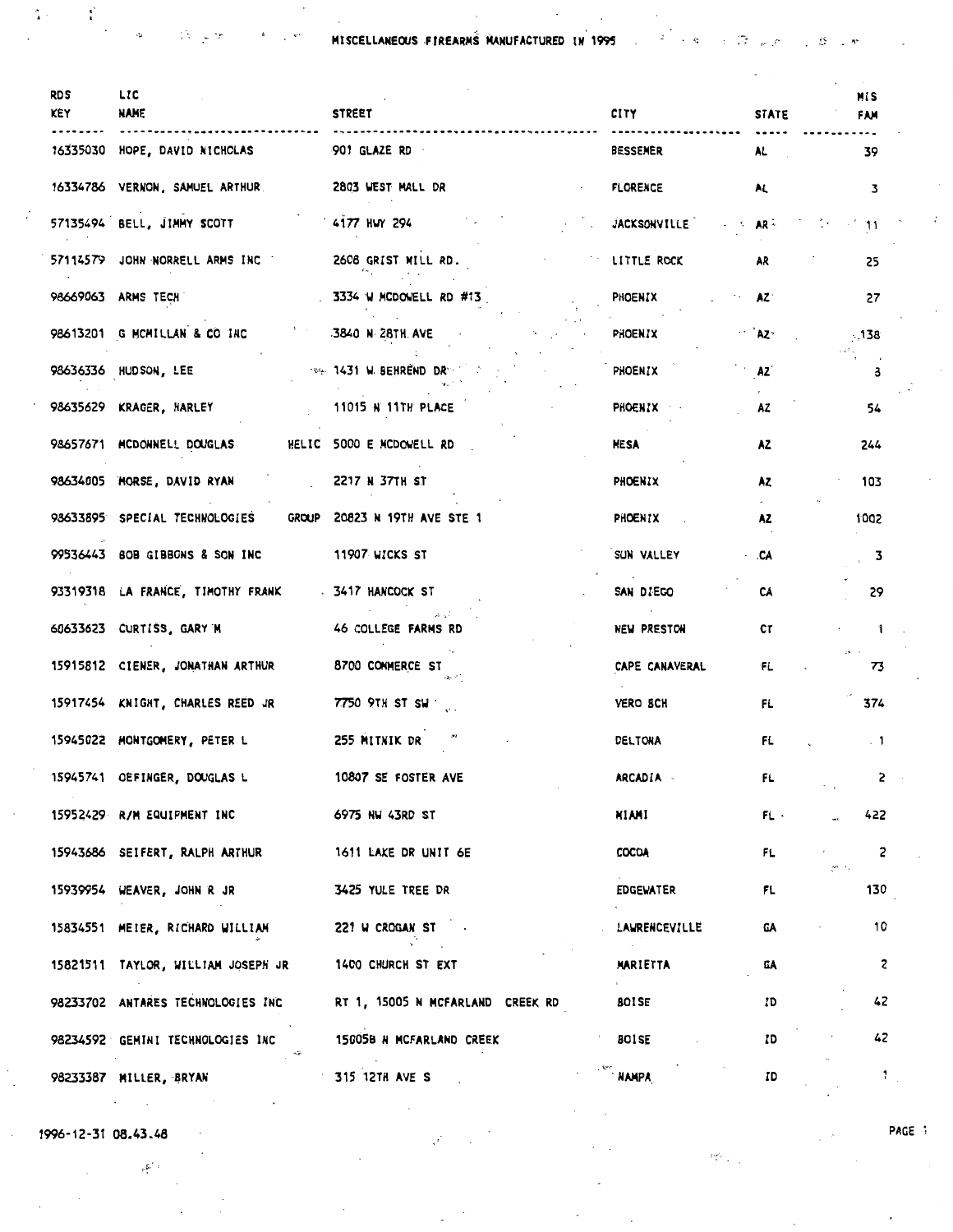**EXECUTE MISCELLANEOUS FIREARMS MANUFACTURED IN 1995** 

| <b>RDS</b><br>KEY | LIC<br>NAME -                                            | <b>STREET</b>                                       | <b>CITY</b>        | <b>STATE</b> | MIS<br><b>FAN</b> |
|-------------------|----------------------------------------------------------|-----------------------------------------------------|--------------------|--------------|-------------------|
| 43536510          | MCHARGUE, EDWARD RAY                                     | RR 1 BOX 174                                        | <b>CARBON</b>      | IN -         | 1                 |
|                   | 60435009 CHAPMAN, MARTIN DEAN                            | 41 PHEASANT RIDGE RD.                               | <b>SEEKONK</b>     | <b>MA</b>    | 2                 |
|                   | 60411423 COMPETITOR CORP., INC.                          | 293 TOWNSEND RD                                     | <b>WEST GROTON</b> | MA.          | 6                 |
|                   | 60434429 H & R 1871 INC                                  | NEW E 60 INDUSTRIAL ROWE                            | <b>GARDNER</b>     | MA           | 3110              |
|                   | 60436093 LONG, LAMAR RONALD                              | 26 FARNSWORTH RD                                    | <b>TEMPLETON</b>   | MA           | 5                 |
|                   | 60433792 THOMPSON, NELSON JOHN                           | 50 NAVILLUS RD                                      | <b>TEUKSBURY</b>   | MA           | $\mathbf{1}$      |
| 85233969          | BURNS, ROBERT LEE                                        | 117 LAKE SHORE DR                                   | <b>PASADENA</b>    | MD           | 10                |
|                   | 34134714 CAMMACK, DAVID JAMES                            | 215 OHIO ST                                         | ST PAUL            | MN           | 10                |
|                   | 34134823 LINDE, BRIAN B                                  | 9760 HARDING AVE NE                                 | <b>MONTICELLO</b>  | MN           | 3                 |
|                   | 15634874 SPECIALTY WEAPONS CO INC                        | 2529 W FRANKLIN BLVD                                | <b>GASTONIA</b>    | <b>NC</b>    | 1                 |
|                   | 15635859 SUMMERS, THOMAS DALE                            | 1303 PAULS AIRPORT RD                               | <b>THOMASVILLE</b> | NC           | 2                 |
|                   | 34533015 ALME, JEFFREY ALDEN                             | RT 1 BOX 72                                         | DAHLEN             | ND           | 4                 |
| 60234248          | COMPETITOR CORP INC                                      | 30 TRICNIT RD #16                                   | NEW IPSWICH        | NH           | 6                 |
| 60233951          | FOYE, ROBERT ARTHUR                                      | 1261 HOOKSETT RD#1                                  | HOOKSETT           | NH           | з                 |
|                   | 43111952 ANDERSON, JOHN L                                | 4325 NEW MARKET-BANTA RD                            | <b>LEWISBURG</b>   | OH           | 1                 |
| 43437039          | CONLEY, JOHN CLINTON                                     | 4439 CHURCH ST SW                                   | NEWTON FALLS       | OH           | 5 <sub>2</sub>    |
| 43436235          | JONES, JOHNDAVID                                         | 721 WOODVUE LANE                                    | WINTERSVILLE       | OH           | $\sim 25$         |
|                   | 43436989 SHIVAK, RANDALL R                               | 9635 PATRICIA CT                                    | ELYRIA             | OH           | $-4$              |
|                   | 43416566 SMITH, NEAL E JR                                | 8205 LAKE SHORE BLVD                                | <b>MENTOR</b>      | OH           | ‴ 8               |
|                   | 57355986 S & H ARMS OF OK, INC                           | 18680 E. 108TH STREET, N<br>$\epsilon$ , $\epsilon$ | <b>OWASSO</b>      | OK           | 43 <sub>1</sub>   |
|                   | 99335418 DENALL, THOMAS JOSEPH                           | 18380 COUCH MKT RD                                  | <b>BEND</b>        | OR           | $-10$             |
|                   | 99335291 LOOCK, ROGER G                                  | 2870 SW 221ST AVE STE 208                           | <b>HILLSBORO</b>   | OR           | 12                |
|                   | 99336747 MUNSTER, DONALD GEORGE                          | 286 SE 2ND AVE                                      | HILLSBORO          | OR           | 8                 |
|                   | 99309311 POLICE AUTOMATIC WEAPONS SERVI 8175 RIVER RD NE |                                                     | <b>SALEM</b>       | OR           | 5                 |
|                   | 99336802 TANNER, DANIEL JEREMY                           | 901 NORTH LANE ST                                   | COTTAGE GROVE      | OR           | 8                 |
|                   | 82533160 CASSINI, PETER M                                | 308 DICKSTATION RD                                  | IRWIN              | PA           | .<br>$\mathbf{7}$ |

 $\sigma_{\rm{max}}$ 

 $\vec{\star}$ 

1996-12-31 08.43.48

 $\bar{z}$ 

 $\mathcal{T}=\mathcal{X}=\mathcal{X}$ 

PAGE 2

 $\mathcal{L}_{\mathcal{A}}$ 

Ť

 $\gamma$ 

 $\overline{\phantom{a}}$ 

 $\overline{\mathcal{L}}$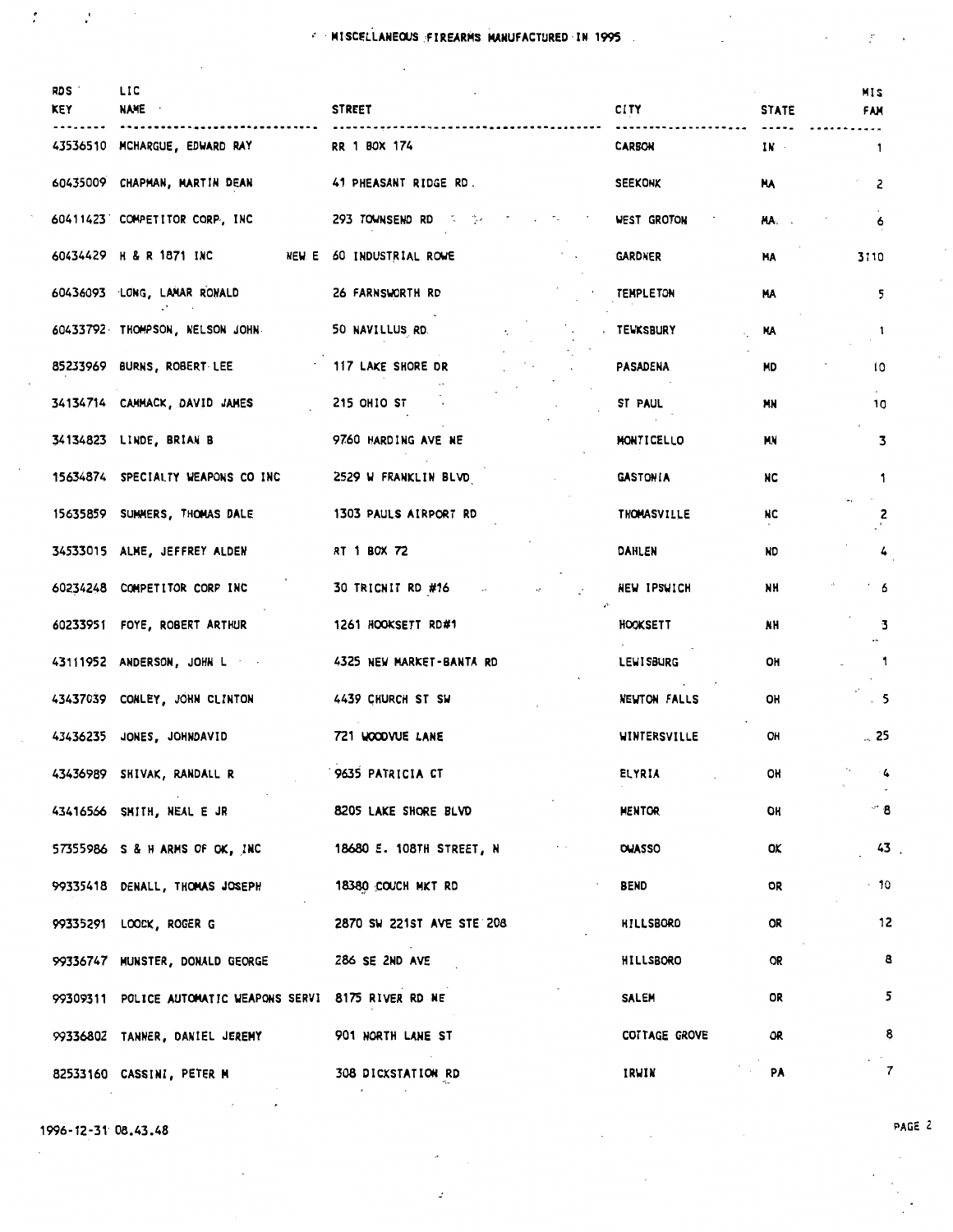MISCELLANEOUS FIREARMS MANUFACTURED IN 1995

| <b>RDS</b><br><b>KEY</b> | LIC<br><b>NAME</b>                                     | <b>STREET</b>                   | <b>CITY</b><br>     | <b>STATE</b> | <b>MIS</b><br>FAM · |
|--------------------------|--------------------------------------------------------|---------------------------------|---------------------|--------------|---------------------|
|                          | 82322199 LIFE SUPPORT INTL INC                         | 200 RITTENHOUSE CIR BLDG 4 WEST | <b>BRISTOL</b>      | <b>PA</b>    | 492                 |
|                          | 82313090 NAVAL CO INC                                  | 4747 COLD SPRING CREAM RD RD2   | <b>DOYLESTOWN</b>   | <b>PA</b>    | 26.                 |
|                          | 82309145 PNEU-DART INC                                 | <b>HC 31</b>                    | <b>WILLIAMSPORT</b> | PA -         | 356                 |
|                          | 82516030 SOUCHIK, GREGORY W 9 1/2 CHAPEL FORK RD       |                                 | <b>LEWIS RUN</b>    | PA           | $\sim$ 1.           |
|                          | 16236907 BARRETT FIREARMS MFG INC 8211 MANCHESTER HWY  |                                 | <b>MURFREESBORO</b> | -TN          | 24.                 |
|                          | 16235532 INTERNATIONALE ORDNANCE CORP 412 SPACE PARK S |                                 | <b>NASHVILLE</b>    | <b>TN</b>    | $\frac{1}{4}$       |
|                          | 57642273 SOUTH CENTRAL                                 | RESEA 1906 PEAR CREEK CIRCLE    | HOUSTON             | TX           | - 24                |
|                          | 57535139 TIBBETTS, JOHN E 3010A HWY 155 N              |                                 | PALESTINE           | TX           | 125                 |
|                          | 57537987 URBACH, MURRAY GLEN                           | <b>1529 AXE</b>                 | <b>GARLAND</b>      | TX           | 48                  |
|                          | 15437411 WEGMANN USA INC                               | 3700 COHEN PL                   | <b>LYNCHBURG</b>    | <b>VA</b>    | 1305                |
|                          | 99137457 GEMINI TECHNOLOGIES INC                       | 520B GRABER                     | SELAH               | <b>UA</b>    | 4                   |
|                          | 99114520 OLYMPIC ARMS INC                              | 620-626 OLD PACIFIC HWY SE      | <b>OLYMPIA</b>      | WA           | 6 ف                 |
|                          | 99137383 WOODBRIDGE, ALLAN E ALSO                      | 3202 E VALLEY HWY BLDG C        | <b>SUMNER</b>       | <b>HA</b>    | 34                  |
|                          |                                                        |                                 |                     |              |                     |

is: 65

1996-12-31 08.43,48

====

8607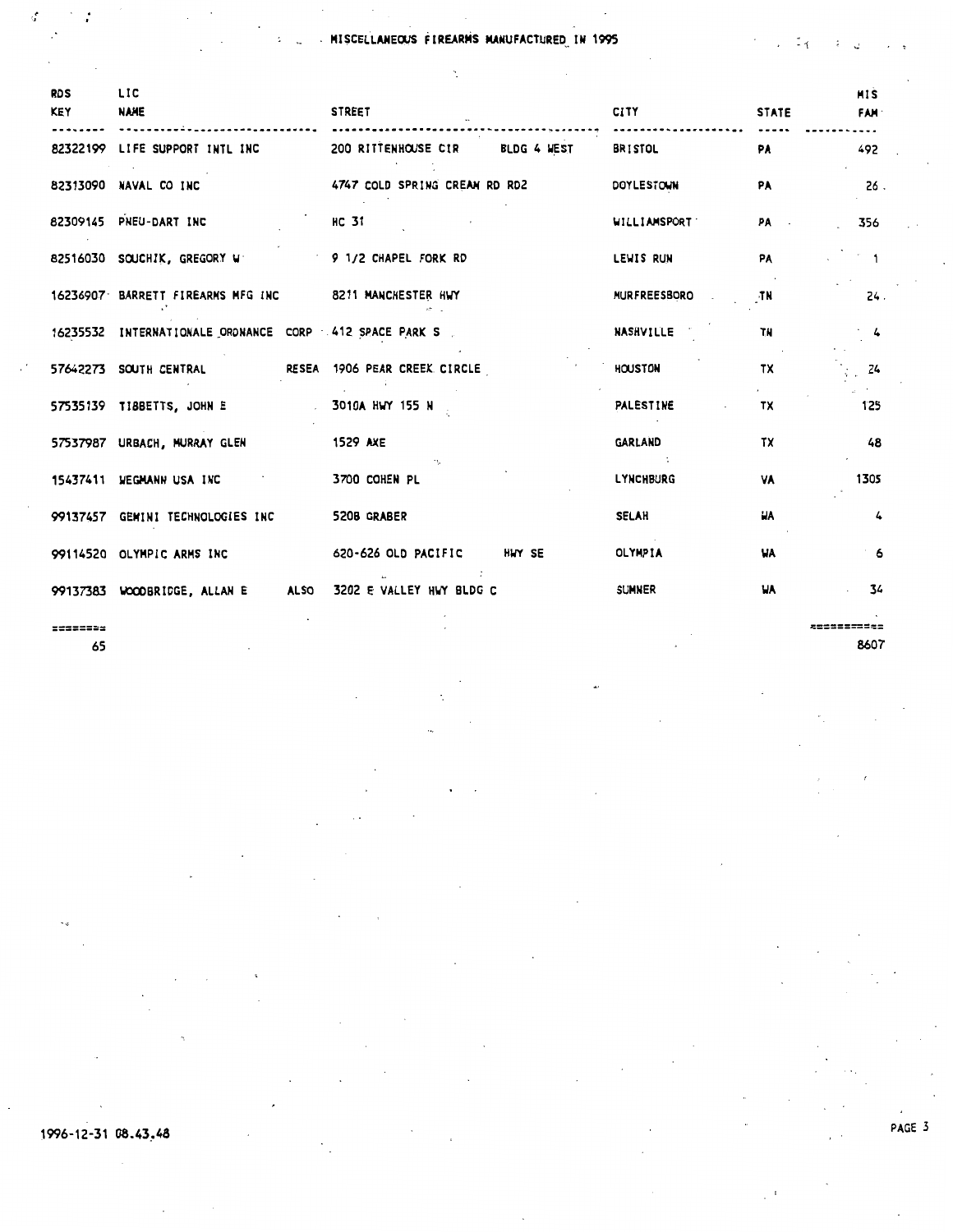| RDS <sup>.</sup><br><b>KEY</b> | LIC<br><b>NAME</b>                                     | <b>STREET</b>                   | CITY               | <b>STATE</b> | PSTLX                        |
|--------------------------------|--------------------------------------------------------|---------------------------------|--------------------|--------------|------------------------------|
|                                | 57134716 WILSON'S GUN SHOP INC                         | RT 3 CO RD 4                    | <b>BERRYVILLE</b>  | AR.          | 4                            |
|                                | 99527593 ARCADIA MACHINE & TOOL, 6226 SANTOS DIA ST    |                                 | <b>IRWINDALE</b>   | CA           | $\lambda$ . $\lambda$<br>487 |
|                                | 97734534 CALICO LIGHT WEAPON SYSTE 405 E 19TH ST       |                                 | <b>BAKERSFIELD</b> | <b>CA</b>    | $\sim$ 3.                    |
|                                | 93335296 ELECTRONIC MEDICAL RESEA 1785 POMONA AVE #C . |                                 | <b>CORONA</b>      | CA           | .71                          |
|                                | 93389203 GILLIAM, WILLIAM & LARRY & NAN 4510 CARTER CT |                                 | CHINO.             | CA           | $-1296$                      |
|                                | 96834534 PIERCE DONALD CAMERON 95 MITCHELL BLVD        |                                 | SAN RAFAEL         | CA           | $\mathbb{R}^3$ .             |
|                                | 60633345 COLT'S MANUFACTURING CO, I 545 NEWPARK AVE    |                                 | WEST HARTFORD      | CT           | 、10351                       |
|                                | 60600763 STURM, RUGER &                                | COMPA LACEY PL                  | <b>SOUTHPORT</b>   | CT           | 16399                        |
|                                | 60606809 WILDEY INC                                    | 458 DANBURY RD                  | NEW MILFORD        | CT           | 2                            |
|                                | 15923596 TAURUS INTERNATIONAL MFG,                     | 16175 NW 49TH AVE               | MIAMI              | FL           | 917                          |
|                                | 98234533 BROWN, RICHARD OLIN                           | 300 E 40TH ST #1 BLDG B         | <b>GARDEN CITY</b> | ID           | 8                            |
|                                | 33635343 LES BAER CUSTOM INC                           | 29601 34TH AVE N                | HILLSDALE          | IL.          | 327                          |
|                                | 33635798 SPRINGFIELD INC                               | 420 W MAIN ST                   | <b>GENESEO</b>     | IL.          | 1695                         |
|                                | 57233690 CLARK CUSTOM GUNS INC                         | 336 SHOOTOUT LANE               | <b>PRINCETON</b>   | <b>LA</b>    | .4                           |
|                                | 60435456 SAEILO, INC                                   | 184 PRESCOTT ST                 | <b>WORCESTER</b>   | MA           | 7                            |
|                                | 60410395 SMITH & WESSON CORP                           | 2100 ROOSEVELT AVE              | <b>SPRINGFIELD</b> | MA           | 59269                        |
|                                | 85207699 BERETTA U S A CORPORATION                     | <b>17601 BERETTA DR</b>         | <b>ACCOKEEK</b>    | <b>MD</b>    | $-6216$                      |
|                                | 60106460 SMITH & WESSON CORP                           | HOULTON INT'L AIRPORT           | HOULTON            | ME           | $-7420$                      |
|                                | 34135265 RICHARD DIERCKS COMPANY INC,                  | 300 FORD CENTER<br>420 N 5TH ST | MINNEAPOLIS        | <b>MN</b>    | 2                            |
|                                | 54339122 ED BROWN PRODUCTS, INC                        | RT <sub>2</sub>                 | <b>PERRY</b>       | HO.          | $\mathbf{1}$                 |
|                                | 60233754 THOMPSON CENTER ARMS CO INC                   | <b>FARMINGTON RD</b>            | <b>ROCHESTER</b>   | <b>NH</b>    | 1294                         |
|                                | 98834800 DESERT INDUSTRIES, INC                        | UNITS 8 & 9<br>4755 NEVSO DR    | LAS VEGAS          | NV           | 10                           |
|                                | 61406625 AUTO-ORDNANCE CORP                            | WILLIAM LANE                    | WEST HURLEY        | NY           | 118                          |
|                                | 43436235 JONES, JOHNDAVID                              | 721 HOODVUE LANE                | WINTERSVILLE       | OH           | 3                            |
|                                | 43111589 MOA CORPORATION                               | 2451 OLD CAMDEN PIKE            | <b>EATON</b>       | OH           | - 8                          |
| 57437913                       | BOND, GREGORY                                          | 6700 BROAD ST                   | <b>WACO</b>        | TX 1         | $\sim 3$                     |

1996-12-31 08.45.92 PAGE 1  $\bar{z}$ 

 $\mathcal{L}^{\mathcal{L}}$ 

 $\mathbf{I}$ 

 $\cdot$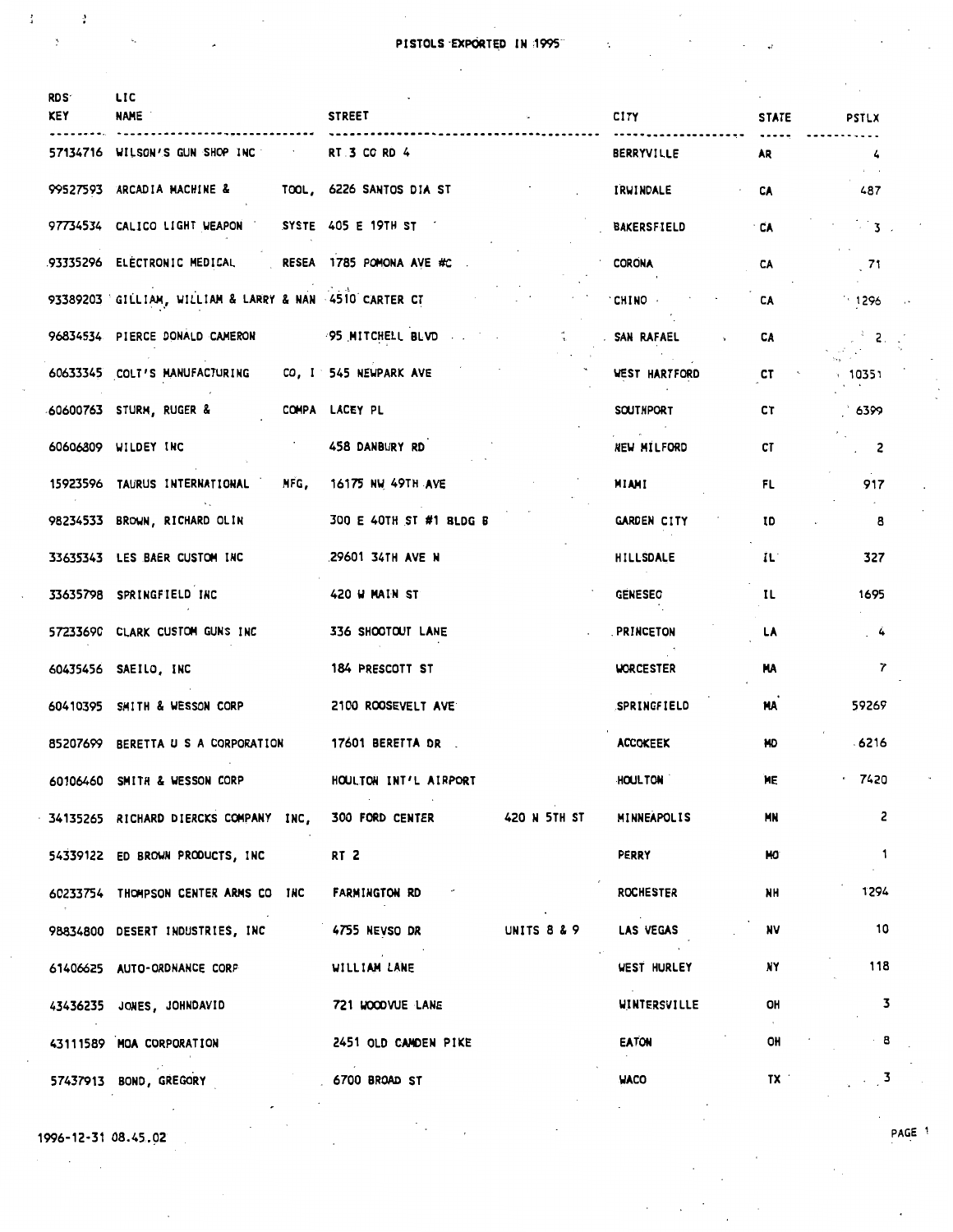$\ddot{\cdot}$ 

| <b>RDS</b><br><b>KEY</b> | LIC<br><b>NAME</b>              | <b>STREET</b>                 | <b>CITY</b>         | <b>STATE</b> | <b>PSTLX</b> |
|--------------------------|---------------------------------|-------------------------------|---------------------|--------------|--------------|
|                          | 57435417 H J S ARMS, INC        | 2965 E 13TH ST, STE C         | <b>BROWNSVILLE</b>  | TX           | 134          |
|                          | 57636527 HIGH STANDARD          | MANUF 4601 S PINEMONT # 148-B | HOUSTON             | TX           | 187          |
|                          | 57434417 STI INTERNATIONAL, INC | 12108 A ROXIE DR              | <b>AUSTIN</b>       | TX           | 614          |
|                          | 57540601 STRAYER VOIGT INC      | 3435 ROY ORR BLVD #200        | <b>GRAND PRARIE</b> | TX           | $-348$       |
|                          | 98706281 LAR MANUFACTURING, INC | 4133 WEST FARM ROAD           | <b>WEST JORDAN</b>  | UT           | 479          |
|                          | 15422338 HECKLER & KOCH, INC    | 21480 PACIFIC BLVD            | <b>STERLING</b>     | VA           | 20           |
|                          | 60305204 CASPIAN ARMS LTD       | 14 NORTH MAIN ST              | HARDWICK            | VT           | 11           |
|                          | 99114520 OLYMPIC ARMS INC       | 620-626 OLD PACIFIC<br>HWY SE | <b>OLYMPIA</b>      | <b>WA</b>    | 257          |
| 45509942 FMK LTD         |                                 | 214 PRICE STREET              | <b>GRANVILLE</b>    | w            | 2            |
|                          |                                 |                               |                     |              |              |

========

 $\ddot{\cdot}$ 

 $\mathbf{I}$ 

35

PAGE 2

=========== 97969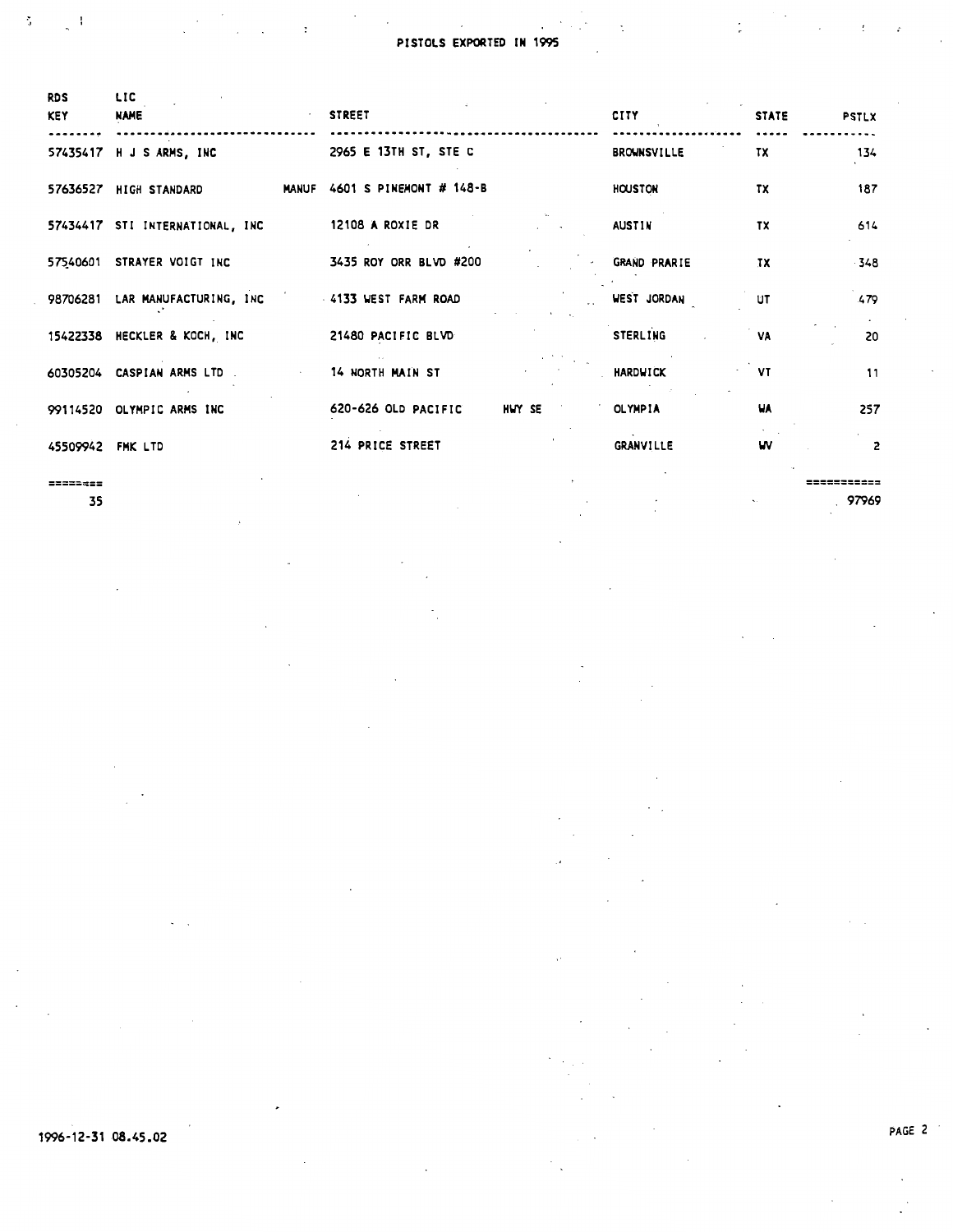Ķ

| <b>RDS</b><br><b>KEY</b> | $-LIC$<br>$\sim 10^{-11}$ s<br><b>NAME</b>           | <b>STREET</b>            | <b>CITY CITY</b>                         | <b>STATE</b> | <b>RYLRX</b>   |
|--------------------------|------------------------------------------------------|--------------------------|------------------------------------------|--------------|----------------|
|                          | 96834534 PIERCE DONALD CAMERON                       | 95 MITCHELL BLVD         | SAN RAFAEL<br>the company of the company | <b>CA</b>    |                |
| $\sim$ $\sim$            | 60633345 COLT'S MANUFACTURING CO, I 545 NEWPARK AVE  |                          | <b>WEST HARTFORD</b>                     | CT           | 5388           |
|                          | 60600763 STURM, RUGER & COMPA LACEY PL               |                          | SOUTHPORT                                | ∵ CT         | 8636           |
|                          | 15923596 TAURUS INTERNATIONAL MFG, 16175 NW 49TH AVE |                          | MIAMI                                    | <b>FL</b>    | 65             |
|                          | 33612807 FEDERAL ENGINEERING CORP 1090 BRYN MAWR     |                          | BENSENVILLE                              | IL.          | 100            |
|                          | 60434429 H & R 1871 INC                              | NEW E 60 INDUSTRIAL ROWE | <b>GARDNER</b>                           | <b>MA</b>    | 337            |
|                          | 60410395 SMITH & WESSON CORP                         | 2100 ROOSEVELT AVE       | <b>SPRINGFIELD</b>                       | <b>MA</b>    | 113899         |
|                          | 54330887 AMERICAN ARMS INC                           | 715 ARMOUR RD            | NORTH KANSAS CITY                        | <b>MO</b>    | $\frac{3}{2}$  |
|                          | 98734026 NORTH AMERICAN ARMS INC.                    | 2150 S 950 E             | <b>PROVO</b>                             | UT           | 3198           |
|                          | 58303091 FREEDOM ARMS INC                            | 1 1/2 MI E OF PO         | <b>FREEDOM</b>                           | WY           | $\overline{7}$ |
|                          |                                                      |                          |                                          |              |                |

 $\mathcal{I}_{\text{int}}=\int_{\mathbb{R}^{2}}\omega_{\text{int}}$ 

10

1996-12-31 08.44.48

===

131634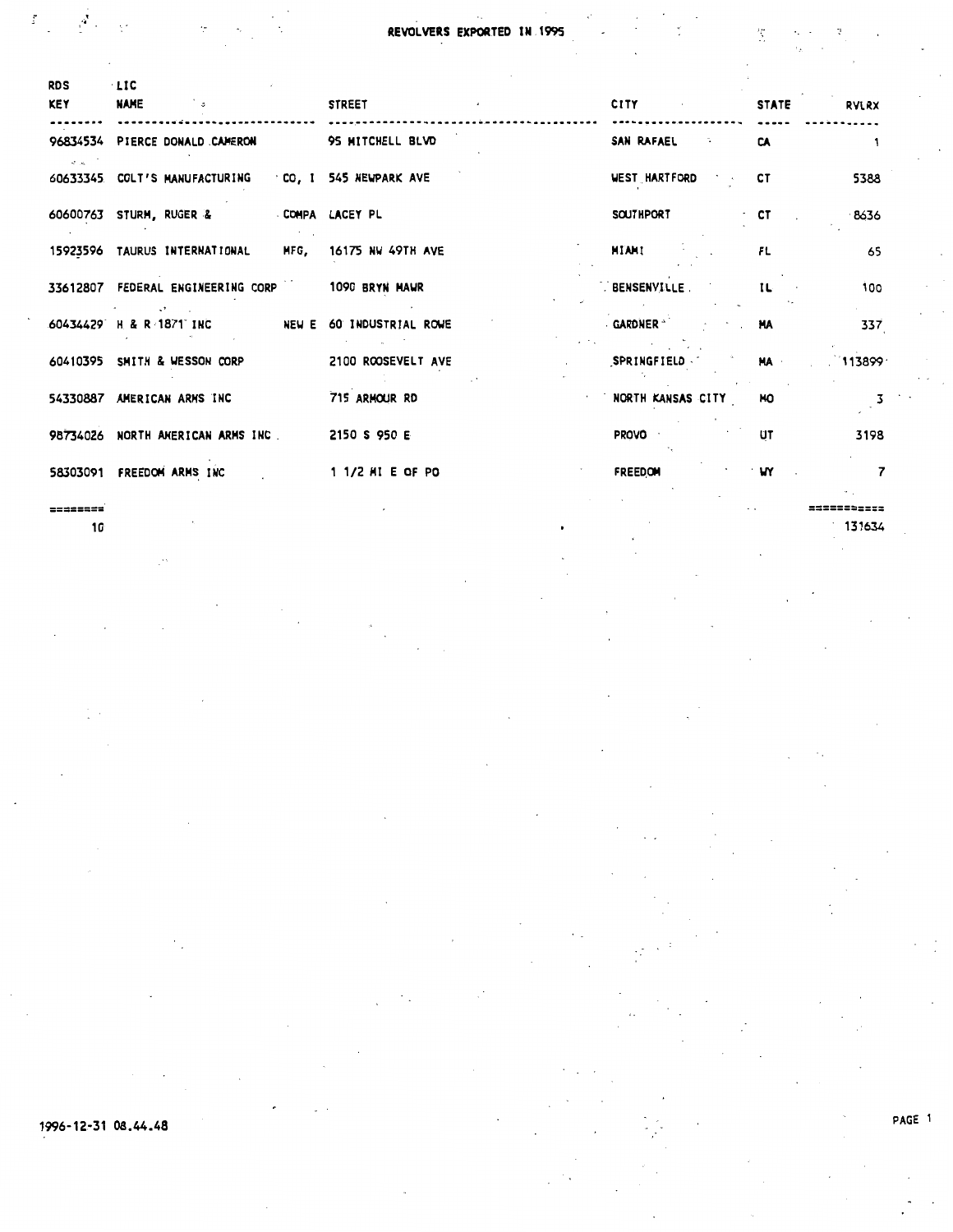## $\mathcal{L} \subset \mathcal{L}$ RIFLES EXPORTED IN 1995

 $\cdot$ 

| RD S       | - LIC                                            |                                   |               |                     |              |                |
|------------|--------------------------------------------------|-----------------------------------|---------------|---------------------|--------------|----------------|
| <b>KEY</b> | <b>NAME</b>                                      | <b>STREET</b>                     | <b>CITY</b>   |                     | <b>STATE</b> | <b>RIFLEX</b>  |
|            | 98613201 G MCMILLAN & CO INC                     | 3840 N 28TH AVE                   |               | PHOENIX             | AZ.          | -29            |
|            | 98635726 MCMILLAN BROW RIFLE CO,<br>INC          | 21421 N 14TH AVE, SUITE D         |               | PHOENIX             | AZ.          | 2              |
|            | 98636542 ROBAR COMPANIES INC                     | 21438 N 7TH AVE SUITE B           |               | <b>PHOENIX</b>      | AZ.          | 9              |
|            | 99527593 ARCADIA MACHINE &                       | TOOL, 6226 SANTOS DIA ST          |               | IRWINDALE           | CA           | 32             |
|            | 97734534 CALICO LIGHT WEAPON                     | SYSTE 405 E 19TH ST               |               | <b>BAKERSFIELD</b>  | CA           | 9              |
|            | 96837677 PAREDES, SAMUEL A &                     | HERBE 6125 ENTERPRISES DR #8      |               | DIAMOND SPRINGS     | CA           | -11            |
|            | 97737552 WEATHERBY, INC                          | 3100 EL CAMINO REAL               |               | <b>ATASCADERO</b>   | CA           | 672            |
|            | 60633345 COLT'S MANUFACTURING                    | CO, I 545 NEWPARK AVE             |               | WEST HARTFORD       | CT           | .757           |
|            | 60600763 STURM, RUGER &                          | COMPA LACEY PL -                  |               | <b>SOUTHPORT</b>    | CT           | 22503          |
|            | 60600760 THE MARLIN FIREARMS CO                  | 100 KENNA DR                      |               | NORTH HAVEN         | ∘CT          | 22951          |
|            | 60609280 U S REPEATING ARMS                      | COMPA 344 WINCHESTER AVE          |               | NEW HAVEN           | .CT          | 6485           |
|            | 15935398 SURVIVAL ARMS INC                       | 4500 PINE CONE RD                 | <b>COCOA</b>  |                     | FL.          | 12             |
|            | 33636039 ARMALITE INC                            | 745 S HANFORD ST                  |               | <b>GENESEO</b>      | ΙL           | 21             |
|            | 33635798 SPRINGFIELD INC                         | 420 W MAIN ST                     |               | <b>GENESEO</b>      | ΙL           | 32             |
|            | 46135127 A SQUARE CO INC                         | 1 INDUSTRIAL PARK                 |               | <b>BEDFORD</b>      | K۲۰          | $\cdot$ 27     |
|            | 57233690 CLARK CUSTOM GUNS INC                   | 336 SHOOTOUT LANE                 |               | <b>PRINCETON</b>    | LA           | $\mathbf 1$    |
|            | 60434429 H & R 1871 INC                          | NEW E 60 INDUSTRIAL ROWE          |               | <b>GARDNER</b>      | MA           | 2290           |
|            | 60435456 SAEILO, INC                             | 184 PRESCOTT ST                   |               | <b>WORCESTER</b>    | HA           | 28             |
|            | 85234826 ARMSCORP USA INC                        | 4424 JOHN AVE                     |               | <b>BALTIMORE</b>    | ND           | 1              |
|            | 85207699 BERETTA U S A CORPORATION               | 17601 BERETTA DR <sup>*</sup>     |               | <b>ACCOKEEK</b>     | ю            | -1             |
| 60103655   | <b>BUSHMASTER FIREARMS</b>                       | BFI Q 999 ROOSEVELT TRAIL BLDG #3 |               | WINDHAM             | ME           | 84             |
| 34135232   | DEFENSE PROCUREMENT MFG SERVI 13983 INDUSTRY AVE |                                   | <b>BECKER</b> |                     | MN           | 15             |
|            | 98133560 COOPER FIREARMS, INC                    | 4004 HIGHWAY 98 N                 |               | <b>STEVENSVILLE</b> | MT           | $\overline{7}$ |
|            | 98133799 POWDER RIVER RIFLE CO INC               | 201 CENTENNIAL DR                 |               | <b>BIG TIMBER</b>   | MT           | 49             |
| 60233754   | THOMPSON CENTER ARMS CO INC                      | <b>FARMINGTON RD</b>              |               | <b>ROCHESTER</b>    | NΗ           | 140            |
| 61406625   | <b>AUTO-ORDNANCE CORP</b>                        | WILLIAM LANE                      |               | <b>WEST HURLEY</b>  | NY           | 52             |
| 61635527   | REMINGTON ARMS CO, INC                           | 14 HOEFLER AVE                    | ILION         |                     | `NY.         | 32315          |
| 43436235   | JONES, JOHNDAVID                                 | 721 WOODVUE LANE                  |               | WINTERSVILLE        | OH           | $\mathbf{1}$   |
| 43437065   | KELBLY'S RIFLE RANGE INC                         | 7222 DALTON FOX LAKE RD           |               | NORTH LAWRENCE      | OH           | 45             |
| 99336136   | KIMBER OF AMERICA INC                            | 9039 SE JANNSEN RD                |               | CLACKAMAS           | OR           | 20             |
|            | 99351894 OREGON ARMS, INC.                       | 11 FIRST ST                       |               | <b>PROSPECT</b>     | OR           | 81             |
|            | 34606531 DAKOTA ARMS INC                         | <b>HC 55</b>                      |               | <b>STURGIS</b>      | SD           | 38             |
| 34633475   | H S PRECISION INC                                | 1301 TURBINE DR                   |               | <b>RAPID CITY</b>   | SD           | 9              |
| 16236907   | BARRETT FIREARMS MFG INC                         | 8211 MANCHESTER HWY               |               | <b>MURFREESBORO</b> | TN           | 100            |
| 57454185   | BILL WISEMAN & CO, INC                           | 18456 STATE HWY 6 S               |               | COLLEGE STATION     | TX           | $\mathbf{1}$   |
| 98706281   | LAR MANUFACTURING, INC                           | 4133 WEST FARM ROAD               |               | WEST JORDAN         | UŤ           | 16             |
|            | 15422338 HECKLER & KOCH, INC                     | 21480 PACIFIC BLVD                |               | <b>STERLING</b>     | VA           | 1              |
|            | 99138062 ARNOLD ARMS COMPANY INC                 | 6914 204TH ST NE #C               |               | ARLINGTON           | WA           | 9              |
| 99114520   | OLYMPIC ARMS INC                                 | 620-626 OLD PACIFIC<br>HWY SE     |               | <b>OLYMPIA</b>      | <b>WA</b>    | 184            |
| 45509942   | FMK LTD                                          | 214 PRICE STREET                  |               | GRANVILLE           | W            | 13             |
| ========   |                                                  |                                   |               |                     |              | ===========    |
| 40         |                                                  |                                   |               |                     |              | 89053          |

 $\mathcal{L}^{\mathcal{A}}$ 

 $\ddot{\bullet}$ 

1996-12-31 08.45.17 PAGE

 $\omega$  .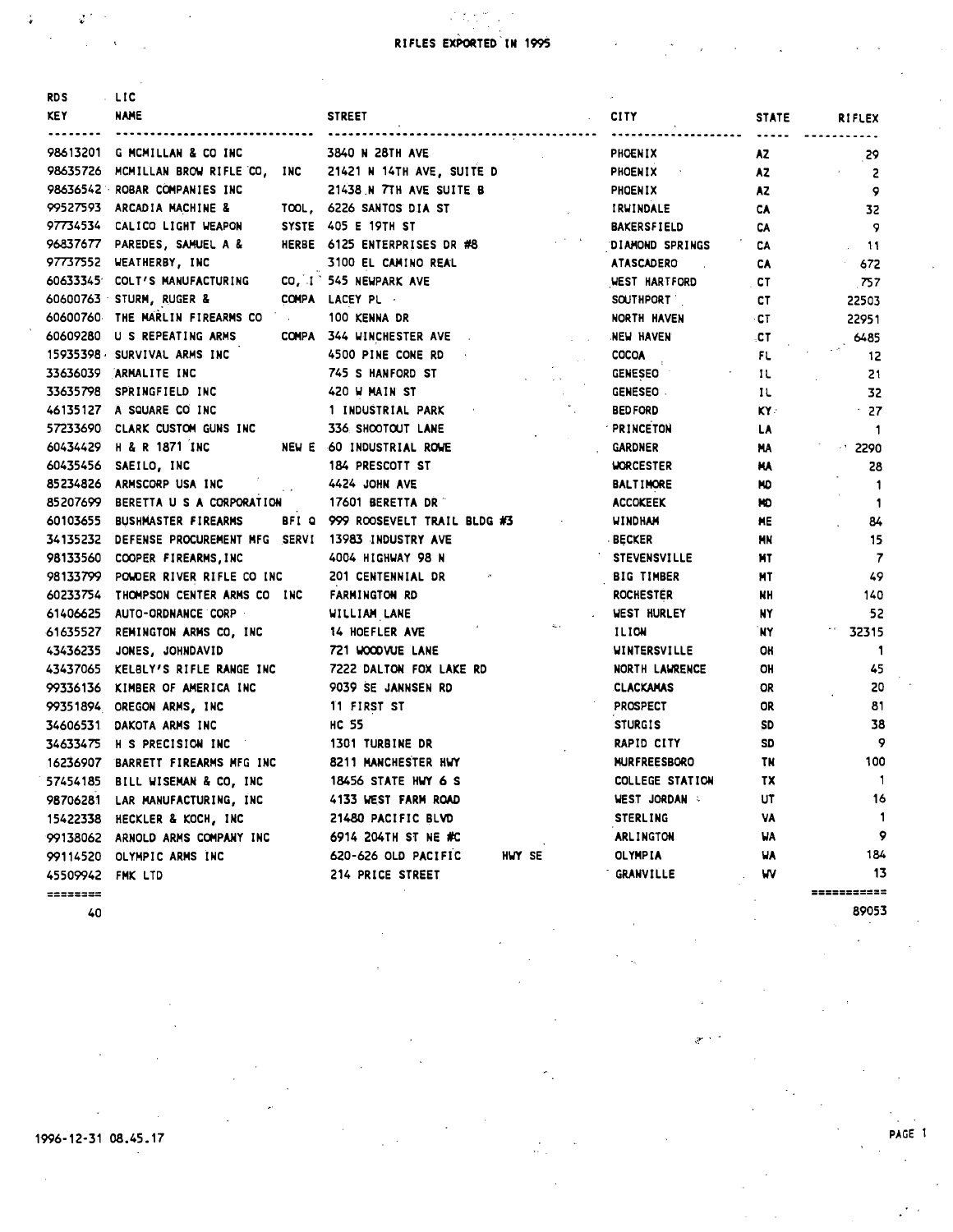$\cdot$ 

| RDS<br><b>KEY</b> | LIC<br><b>NAME</b>                                   | <b>STREET</b>                              | <b>CITY</b>       | <b>STATE</b>    | <b>SHOTGUNX</b>         |
|-------------------|------------------------------------------------------|--------------------------------------------|-------------------|-----------------|-------------------------|
|                   | 97737552 WEATHERBY, INC                              | 3100 EL CAMINO REAL                        | <b>ATASCADERO</b> | CA              | 106                     |
|                   | 60600773 O F MOSSBERG & SONS, INC 7 GRASSO AVE       |                                            | NORTH HAVEN       | CT              | 24653                   |
|                   | 60600763 STURM, RUGER & COMPA LACEY PL               |                                            | <b>SOUTHPORT</b>  | <b>CT</b>       | 139                     |
|                   | 60600760 THE MARLIN FIREARMS CO                      | 100 KENNA DR                               | NORTH HAVEN       | CT              | 557                     |
|                   | 60609280 U S REPEATING ARMS COMPA 344 WINCHESTER AVE |                                            | NEW HAVEN         | . CT            | 18454                   |
|                   | 60434429 H & R 1871 INC                              | NEW E 60 INDUSTRIAL ROWE                   | <b>GARDNER</b>    | MA              | 18174                   |
|                   | 60435456 SAEILO, INC                                 | 184 PRESCOTT ST                            | <b>WORCESTER</b>  | <b>HA</b>       | 15                      |
|                   | 85207699 BERETTA U S A CORPORATION                   | <b>17601 BERETTA DR</b>                    | <b>ACCOKEEK</b>   | $MO^{\alpha}$ . | 414                     |
|                   | 54330887 AMERICAN ARMS INC                           | 715 ARMOUR RD                              | NORTH KANSAS CITY | ю               | 434                     |
|                   | 54733288 TANK, JON                                   | <b>1324 OHIO ST</b>                        | FREMONT           | <b>NE</b>       | $\overline{\mathbf{c}}$ |
|                   | 61635527 REMINGTON ARMS CO, INC 14 HOEFLER AVE       |                                            | ILION             | NY.             | 19764                   |
|                   | 82333855 TAR-HUNT CUSTOM                             | RIFLE RR 3 BOX 572                         | <b>BLOOMSBURG</b> | PA              | 14                      |
|                   | 57434208 MAVERICK ARMS, INC                          | INDUSTRIAL BLVD MAVERICK CO DEV EAGLE PASS |                   | TX              | 17964                   |
|                   | 15422338 HECKLER & KOCH, INC                         | 21480 PACIFIC BLVD                         | <b>STERLING</b>   | VA              | 204                     |
|                   |                                                      |                                            |                   |                 |                         |

=====

ï.

4

 $14$ 

;======== 100894

 $\ddot{\phantom{0}}$ PAGE 1